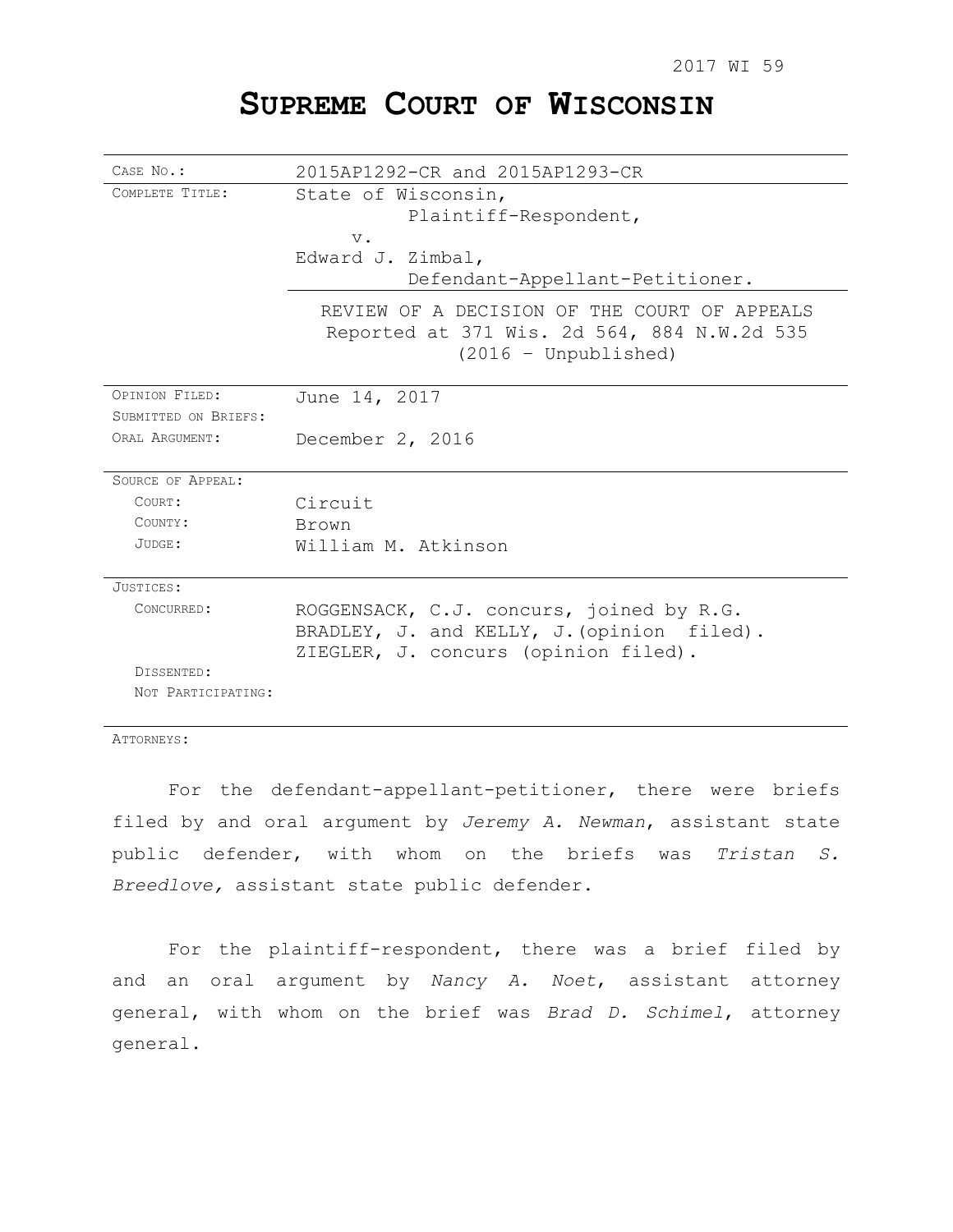An amicus curiae brief was filed on behalf of Wisconsin State Public Defender by *Joseph N. Ehmann,* regional attorney manager, and *Kelli S. Thompson,* state public defender*.*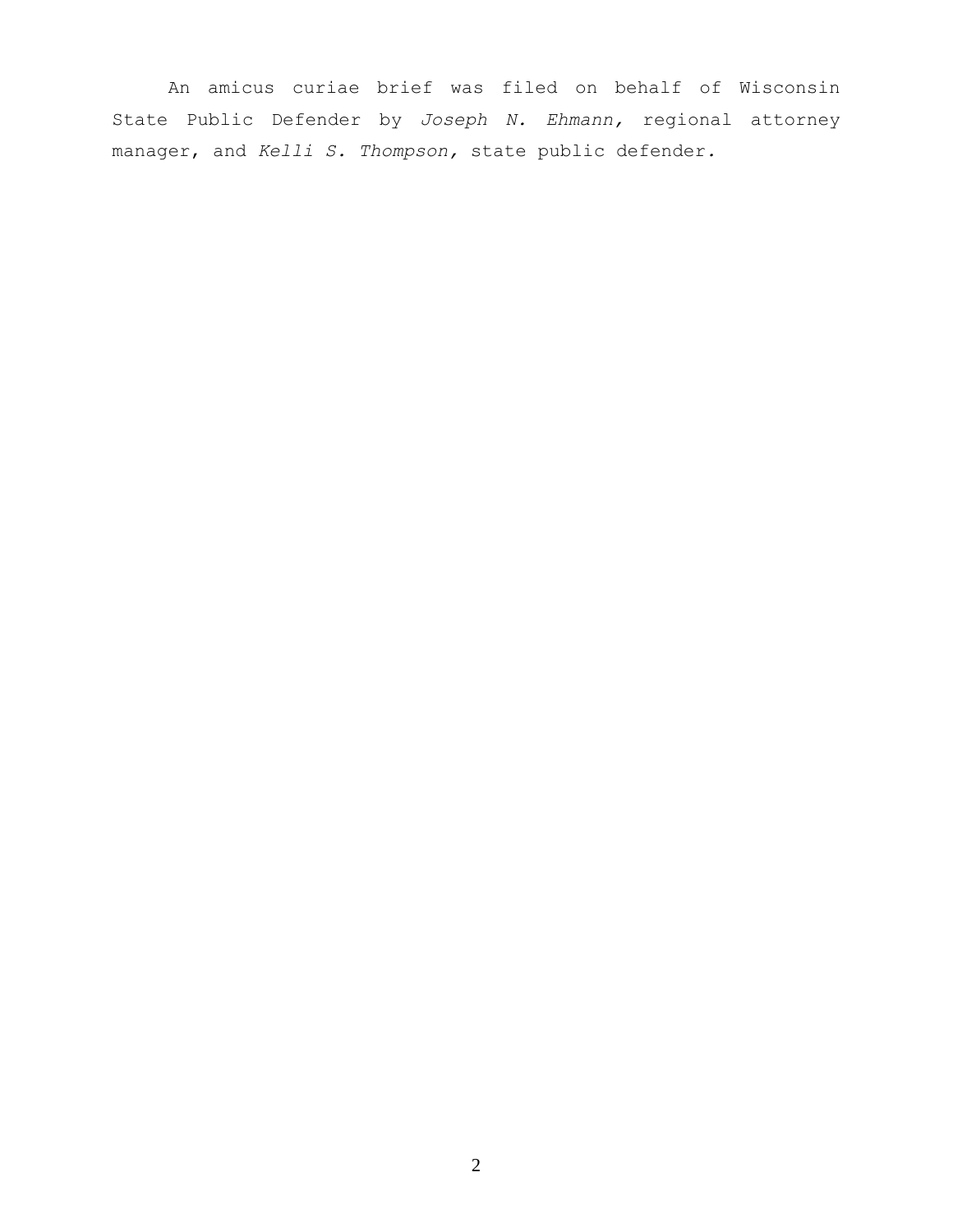2017 WI 59

NOTICE

**This opinion is subject to further editing and modification. The final version will appear in the bound volume of the official reports.** 

Nos. 2015AP1292-CR & 2015AP1293-CR (L.C. Nos. 2010CF706 & 2011CF231)

STATE OF WISCONSIN THE STATE OF WISCONSIN THE STATE OF STATE OF STATE OF STATE OF STATE OF STATE OF STATE OF STATE OF STATE OF STATE OF STATE OF STATE OF STATE OF STATE OF STATE OF STATE OF STATE OF STATE OF STATE OF STATE

**State of Wisconsin,**

 **Plaintiff-Respondent,**

 **v.**

 $\overline{a}$ 

**Edward J. Zimbal,**

**FILED Jun 14, 2017**

Diane M. Fremgen Clerk of Supreme Court

 **Defendant-Appellant-Petitioner.**

REVIEW of an opinion of the Court of Appeals. *Reversed and cause remanded.*

¶1 ANN WALSH BRADLEY, J. Petitioner, Edward J. Zimbal ("Zimbal"), seeks review of an unpublished court of appeals opinion affirming a circuit court order denying his postconviction motion.<sup>1</sup> The court of appeals determined that Zimbal did not timely invoke his right to substitution of a circuit court judge. It reasoned that his request fell outside

 $1$  State v. Zimbal, Nos. 2015AP1292-CR & 2015AP1293-CR, unpublished slip op., (Wis. Ct. App. July 6, 2016) (affirming order entered by the circuit court for Brown County, William M. Atkinson, J., presiding).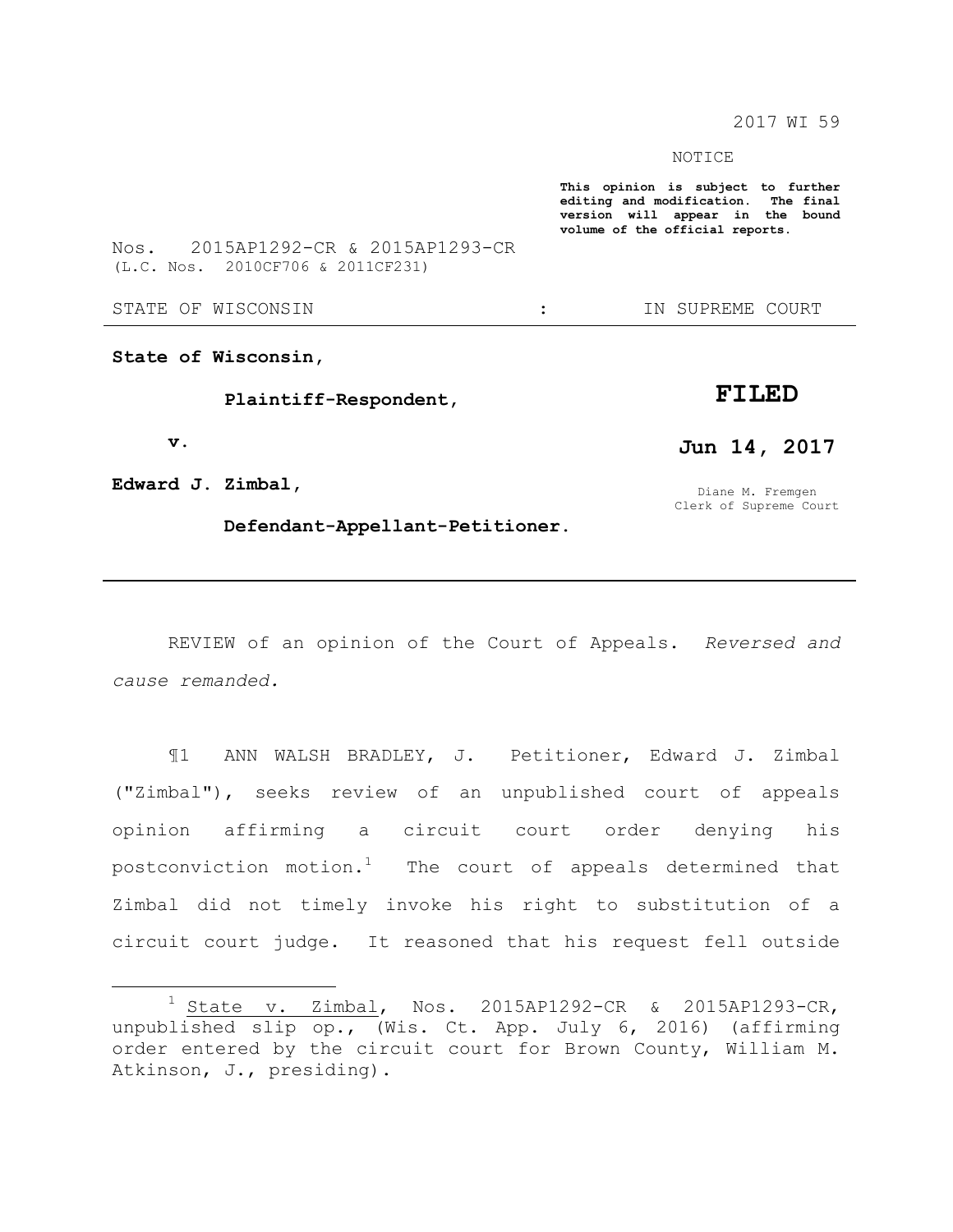of the statutory 20 day time limit that begins to run on the date of the court of appeal's remittitur following a prior successful appeal in this case.

¶2 Zimbal asserts that the court of appeals erred, contending that his substitution request was timely because: (1) prior to having an attorney appointed he made an oral request for substitution in the circuit court and a written request in the court of appeals; (2) the circuit court instructed him that the filing of a motion for substitution should be deferred until after an attorney was appointed; and (3) his trial counsel formalized the substitution request 17 days after being appointed.

¶3 We conclude that under the unique circumstances presented here, when a defendant follows a circuit court's instruction to defer filing a request for substitution of a judge until after counsel is appointed, that strict compliance with the 20 day deadline for filing a request for substitution after remittitur is not warranted.<sup>2</sup> Although Zimbal's motion for

 $\overline{a}$ 

 $2$  There is nothing wrong with this strict compliance substitution statute, Wis. Stat. § 971.20(7), and we should not rewrite it by adding such indefinite concepts as excusable delay, good faith and prejudice. Establishing such a rule would tend to unravel what is meant to be a narrowly circumscribed statute. **See, e.g., State v. Austin, 171 Wis. 2d 251, 257, 490** N.W.2d 780 (Ct. App. 1992). Nevertheless, the concurrence of C.J. Roggensack would do just that.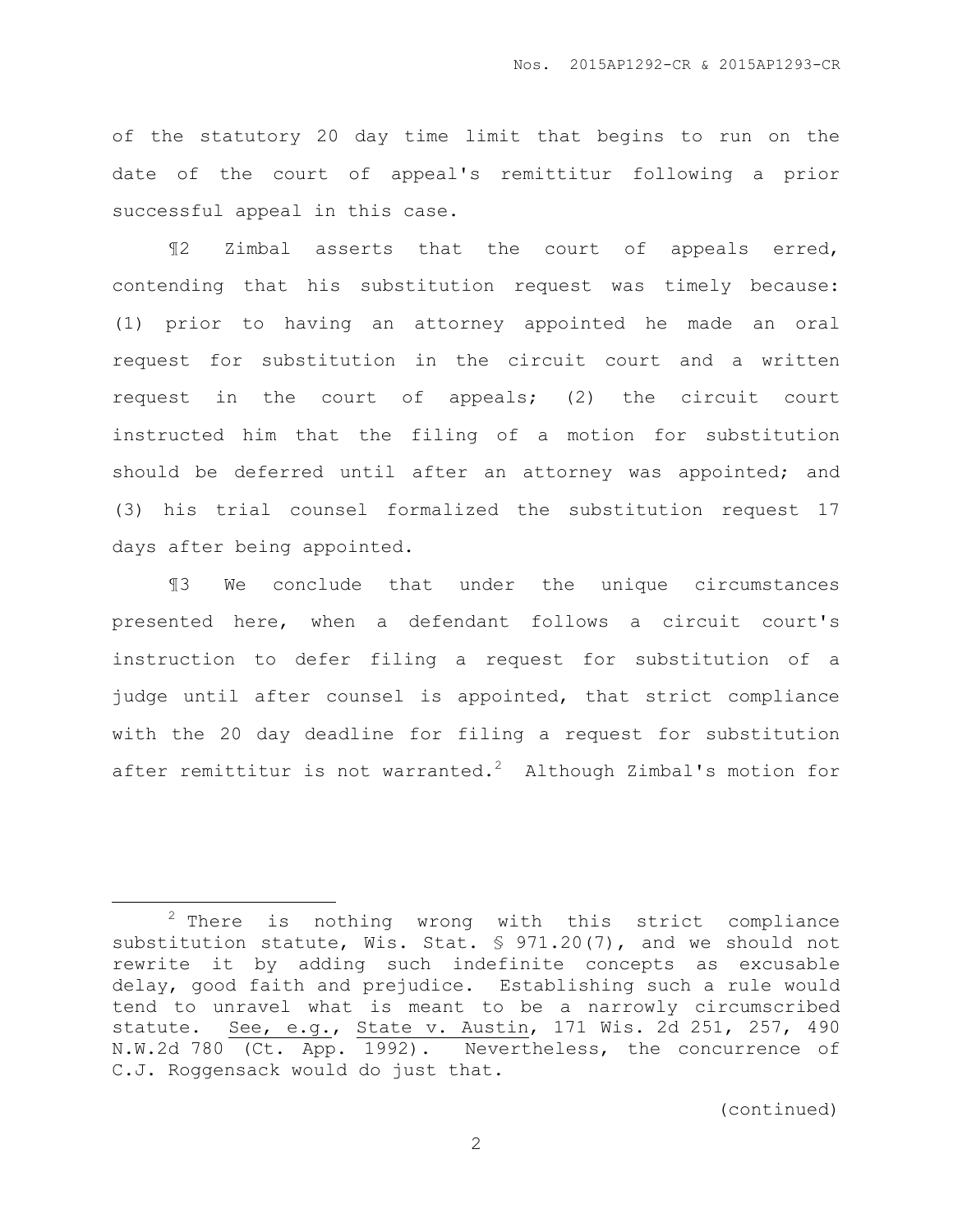substitution of judge was not timely filed under the statute, it was timely filed in this case because the circuit court in essence extended the deadline until after his trial counsel was appointed. Zimbal complied with the extended deadline when he filed a motion for substitution of judge within 20 days after

The concurrence would create a new-albeit amorphouscategory for the application of equitable tolling in this context. Explaining that "[e]quitable tolling focuses on whether there was an excusable delay by the plaintiff," it reasons that "[t]he doctrine may be applied when a claimant has made a good faith error and there is an absence of prejudice to others if it is applied." Chief Justice Roggensack's concurrence, ¶12 (citation and quotation omitted).

 $\overline{a}$ 

Under the approach of the concurrence, courts would have to determine when the delay is excusable. What constitutes a good faith showing and will any level of prejudice suffice? Is the new rule to be applied prospectively or retroactively? Given that the rule of the concurrence pertains only to unrepresented defendants, are there equal protection considerations? See concurrence, ¶19. What happens when a represented defendant also can show excusable delay, good faith and no prejudice?

In the past this court and the court of appeals have established categorical exceptions to the rule of strict adherence to Wis. Stat. § 971.20. See, e.g., Baldwin v. State, 62 Wis. 2d 521, 530, 215 N.W.2d 541 (1974) (an exception when a county's calendaring procedure prevents a defendant from timely knowing the assigned judge); State ex rel. Tessmer v. Cir. Ct. Branch III, In & For Racine Cty., 123 Wis. 2d 439, 443, 367 N.W.2d 235 (Ct. App. 1985) (an exception when the traffic and misdemeanor court's procedures prevented a defendant from timely knowing the assigned judge); State ex rel. Tinti v. Cir. Ct. for Waukesha Cty., Branch 2, 159 Wis. 2d 783, 788, 464 N.W.2d 853 (Ct. App. 1990) (an exception when an intake system does not provide adequate notice of the assigned judge).

None of these cases has expanded the exception to invoke the application of the doctrine of equitable tolling and we likewise decline to do so here. Instead, we limit our decision to the unique facts of this case.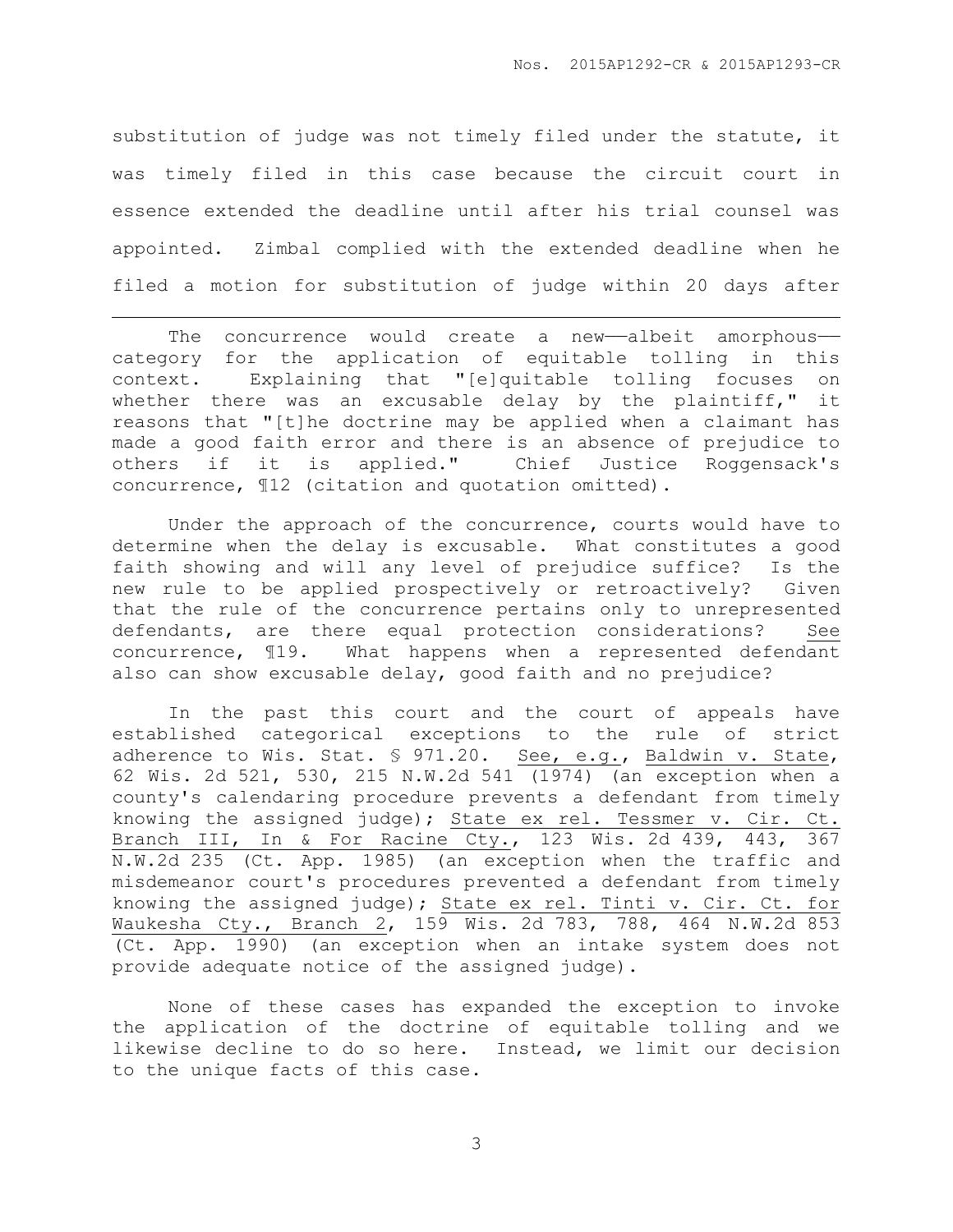his trial counsel was appointed. Accordingly, we reverse the decision of the court of appeals and remand to the circuit court to vacate the judgments of conviction and for a new trial.

 $\top$ 

¶4 The underlying facts in this case are not in dispute. Zimbal's petition for review arises from two criminal cases. In the first case, Zimbal was charged with stalking, disorderly conduct, and sending an obscene computer message. He was charged with stalking and two counts of felony bail jumping in the second case.

¶5 Zimbal entered a no contest plea to one count of stalking in the former case and one count of bail jumping in the latter, with the remaining counts dismissed or dismissed and read-in at sentencing. The circuit court sentenced Zimbal to consecutive maximum sentences, totaling nine years and six months with four years and six months of initial confinement and five years of extended supervision.

¶6 After sentencing, Zimbal filed a Bangert motion to withdraw his pleas and vacate his conviction, alleging that his pleas were not knowingly, intelligently and voluntarily entered.<sup>3</sup> The circuit court denied the motion but the court of appeals reversed, determining that the "court did not utilize any of the methods identified in Bangert for establishing Zimbal's

 $\overline{a}$ 

<sup>3</sup> See State v. Bangert, 131 Wis. 2d 246, 275-76, 389 N.W.2d 12 (1986).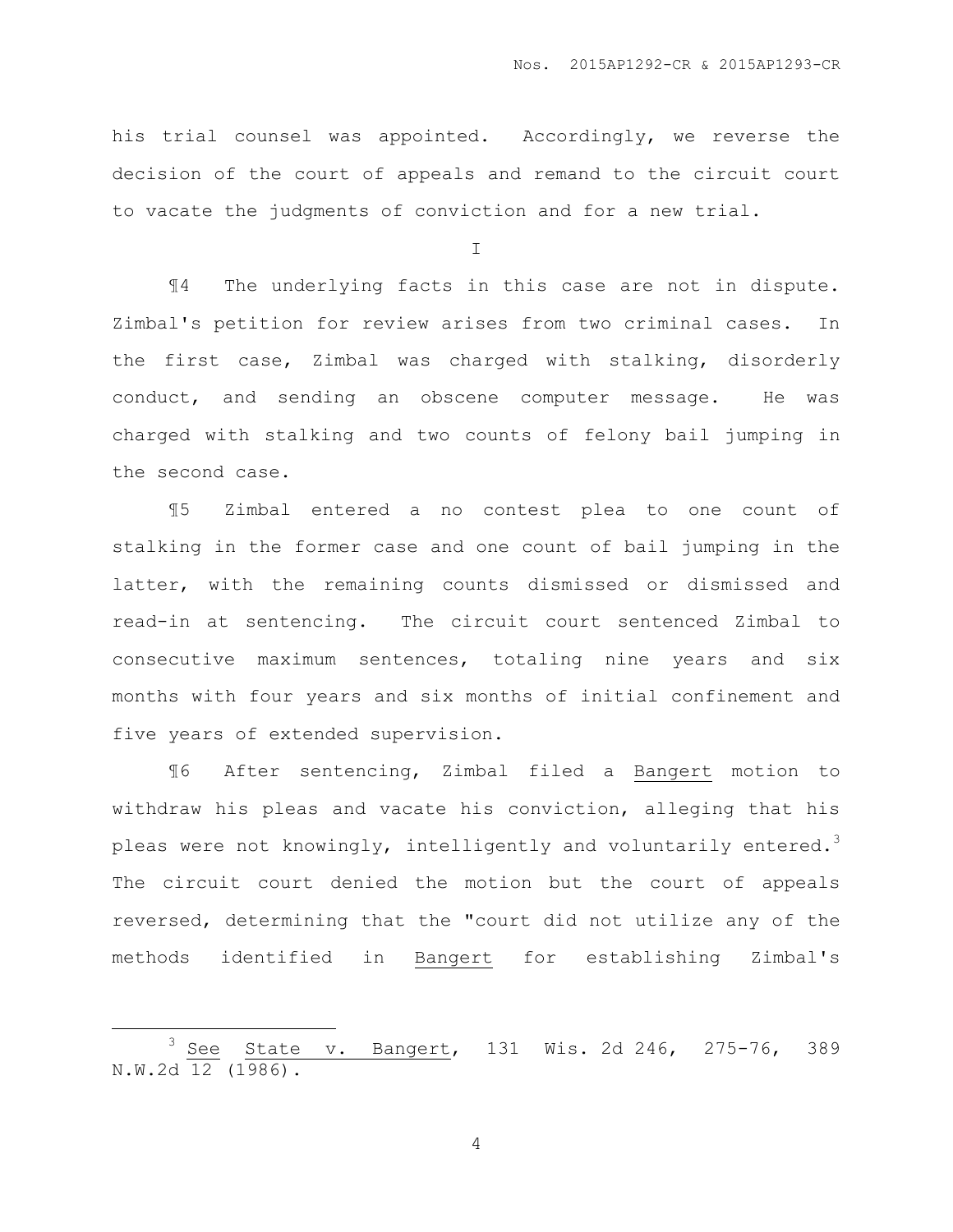understanding of the nature of the offense."<sup>4</sup> It remanded Zimbal's cases with directions to vacate the judgments of conviction and grant Zimbal's motion to withdraw his pleas.<sup>5</sup>

¶7 Although the merits of Zimbal's Bangert motion are not at issue here, its resolution on appeal is relevant to the procedural posture of this case. At issue is whether Zimbal made a timely request for substitution of judge pursuant to Wis. Stat. § 971.20(7) (2013-14)<sup>6</sup> after his cases were remitted to the circuit court following the successful appeal of the denial of his Bangert motion.

¶8 A request for substitution of judge following appeal may be filed within 20 days after the filing of the remittitur by the appellate court:

If an appellate court orders a new trial or sentencing proceeding, a request under this section may be filed within 20 days after the filing of the remittitur by the appellate court, whether or not a request for substitution was made prior to the time the appeal was taken.

Wis. Stat. § 971.20(7).

¶9 After Zimbal's appeal on the Bangert motion concluded, his cases were remitted to the circuit court on October 8, 2013. On October 7, 2013, the circuit court continued a status hearing

<sup>4</sup> State v. Zimbal, Nos. 2012AP2234-CR & 2012AP2235-CR, unpublished slip op.,  $\overline{19}$  (Wis. Ct. App. Sept. 4, 2013).

 $^5$  Id.,  $\P1$ .

 $\overline{a}$ 

 $6$  All subsequent references to the Wisconsin Statues are to the 2013-14 version unless otherwise indicated.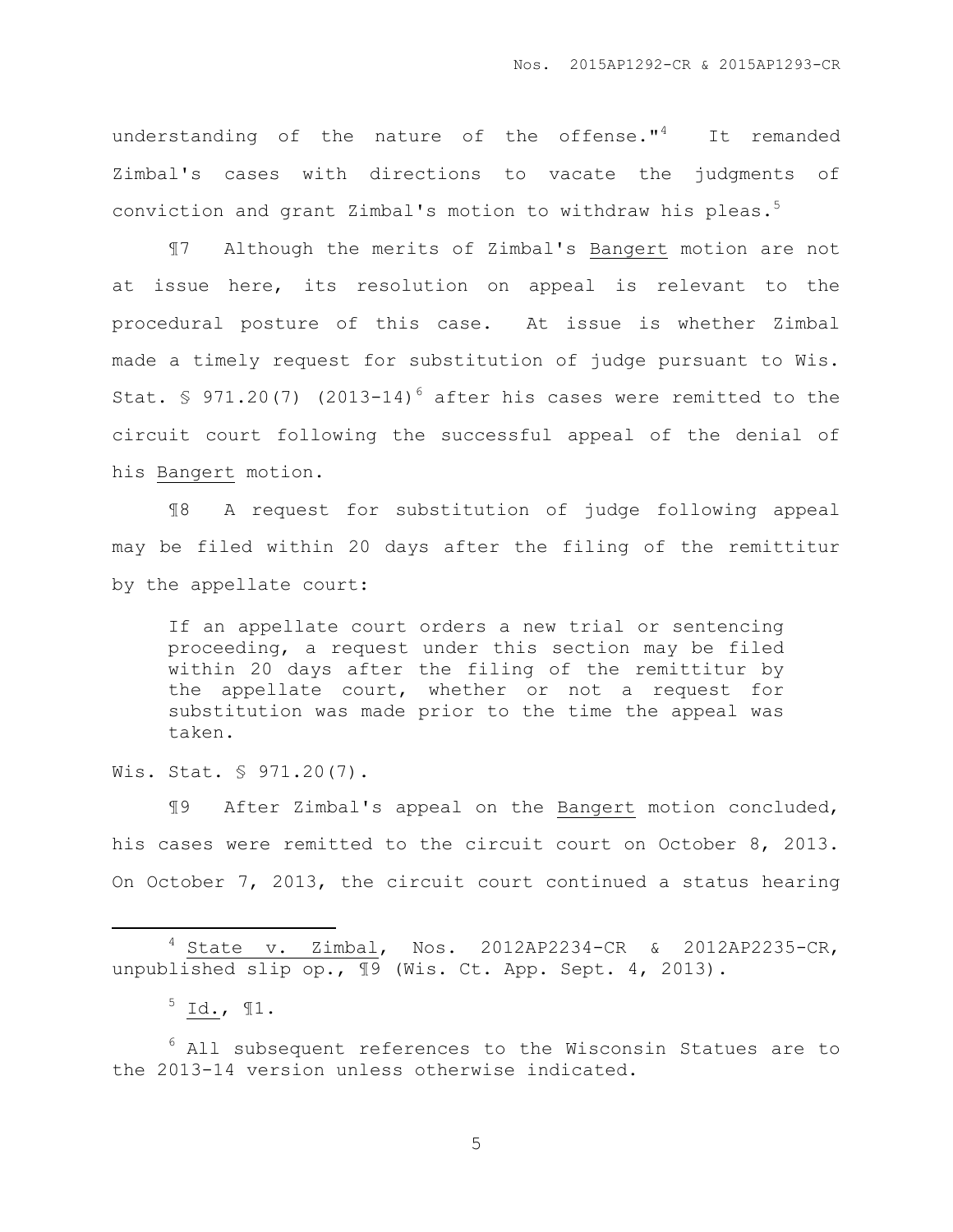that had been held over from October 4, 2013. Zimbal appeared at the status conference by telephone from prison. Attorney Jeff Cano, the Regional Attorney Manager for the State Public Defender ("SPD") in Green Bay, was present in the courtroom. He advised the court that when the government returned Zimbal to the county, the SPD "would discuss with him the appointment of an attorney."

¶10 At the October 7, 2013, status hearing, Zimbal made a request for recusal of the circuit court judge, which was denied "at this time." The court allowed that it would give Zimbal's attorney an opportunity to do research on the recusal issue and address the request at the status conference:

ZIMBAL: I'm also asking that you recuse yourself because there is no way you can be impartial and/or [un]bias[ed].

THE COURT: Since you probably haven't done any research, I'll let your attorney do research on that issue and you can address that at the status conference. I'll deny your request at this time.

ZIMBAL: I spoke to Attorney Hirsch this morning, and she said absolutely you can't do that. The Judge must recuse himself.

THE COURT: All right. He can provide his authority for that at the status conference, and he can send it by letter beforehand, by the way, if you want it addressed beforehand.

¶11 That same day, Zimbal also wrote a letter to the court of appeals requesting assistance because the circuit court denied his oral request for recusal. It provided in relevant part: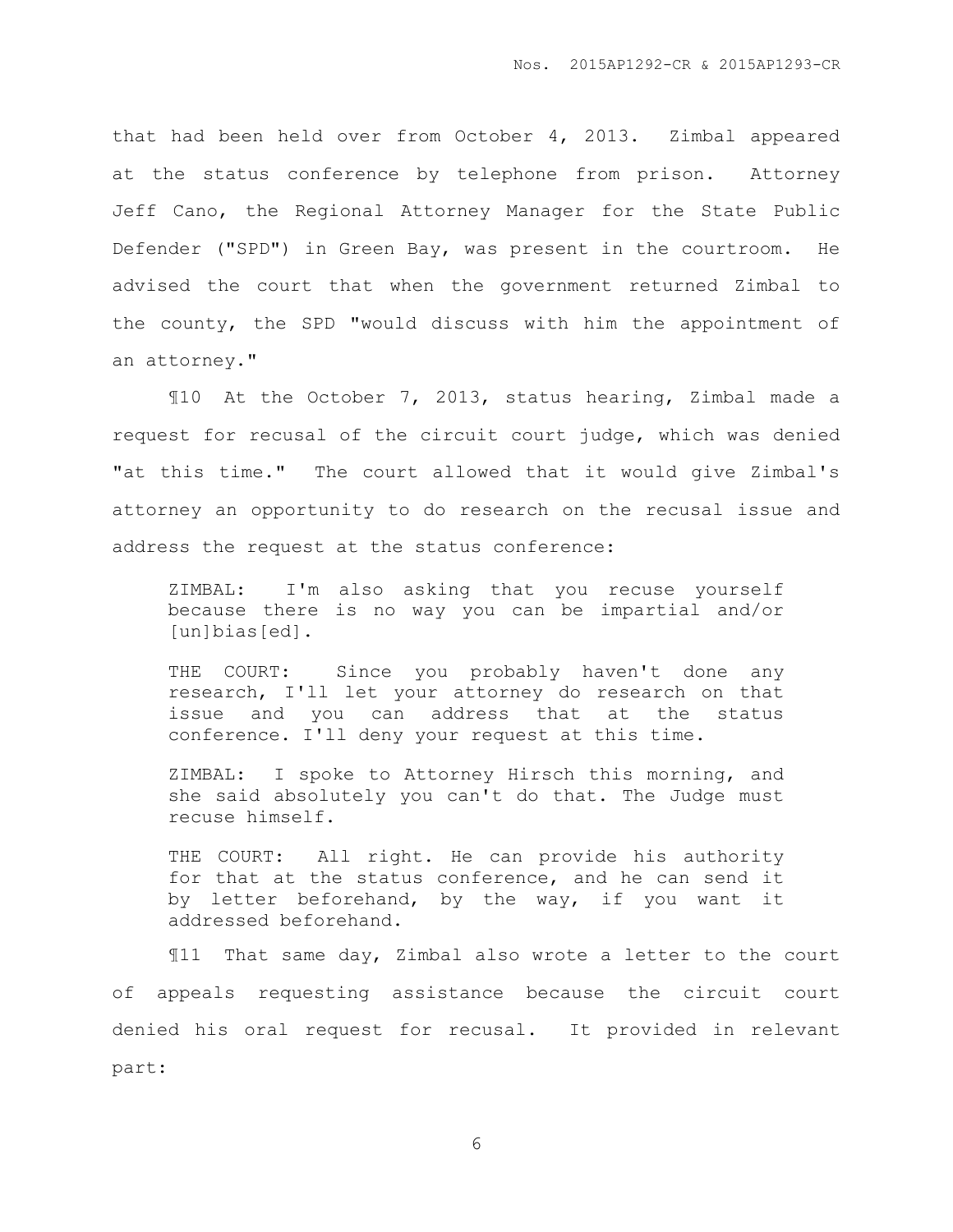I asked Attorney Hirsch if I could ask Judge Atkinson to recuse himself from my case based on him being biased and [not] impartial. She said absolutely. If you ask as the defendant he has to recuse himself especially after a[n] appeal from his Court.

. . .

There is no way Judge Atkinson can be impartial and I know that since I asked him to recuse himself from this case. He has to. Can you please look into this for me as I feel you need to be aware of this.

Yes I want him off my case and feel this is critical to me!

. . .

¶12 The court of appeals replied to Zimbal's letter on October 17, 2013, copying Judge Atkinson and the Clerk of the Circuit Court. It denominated his request as one for "substitution or recusal" of a judge and explained that it no longer had jurisdiction over his cases because the cases had been remitted to the circuit court. The reply recommended that he consult with trial counsel about how to proceed:

The court has asked me to respond to your October 7, 2013 letter regarding substitution or recusal of Judge Atkinson. The records in these cases ha[ve] been remitted to the circuit court and this court has no jurisdiction after remittitur. Therefore, the court will take no action on your letter. We suggest that you consult with your trial counsel about how to proceed.

¶13 When the State failed to produce Zimbal for a scheduled status hearing on October 15, and counsel had not yet been appointed, the circuit court rescheduled the status hearing to October 29, 2013. Zimbal appeared at that status conference but without counsel. The circuit court acknowledged that Zimbal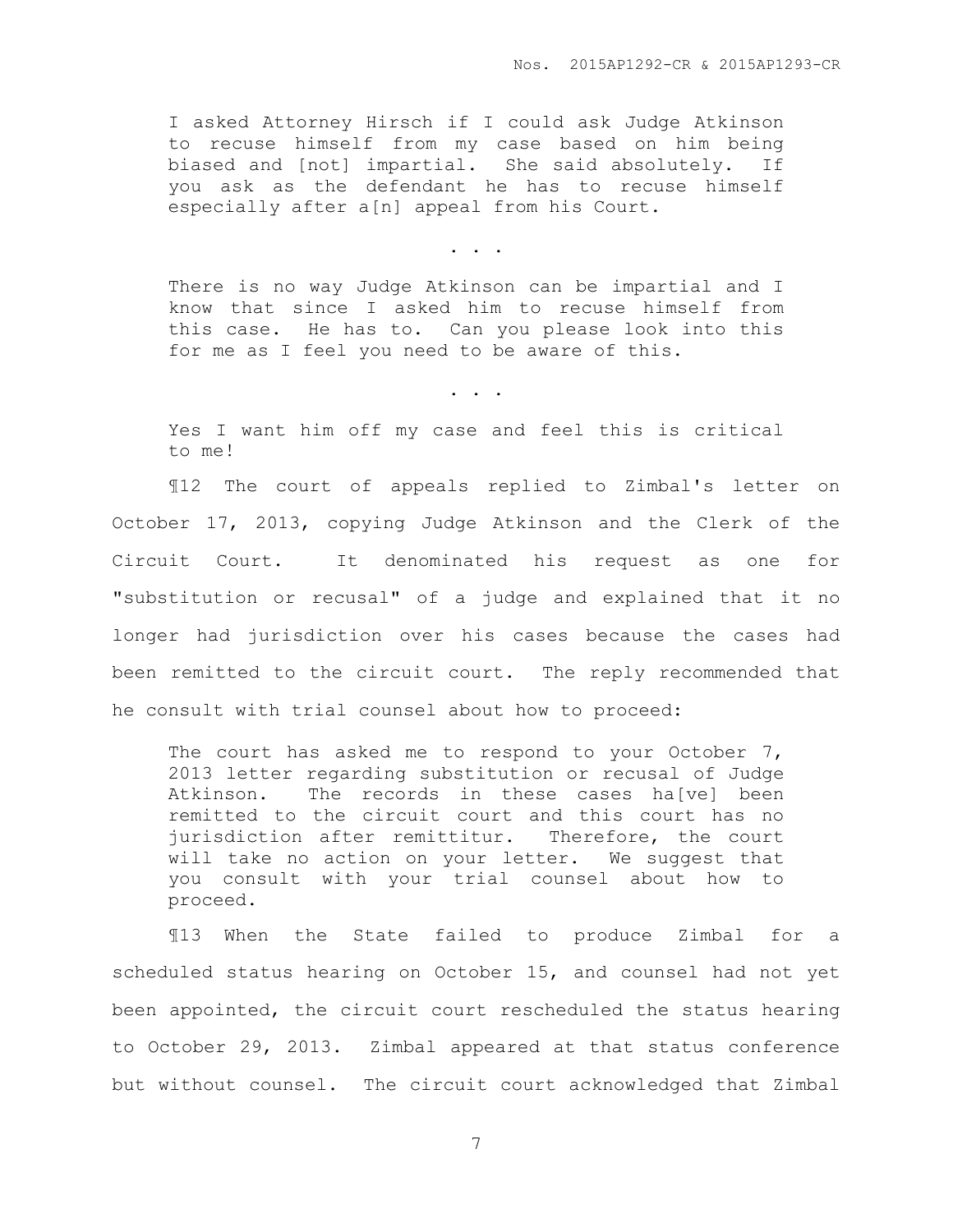Nos. 2015AP1292-CR & 2015AP1293-CR

was unrepresented and adjourned the hearing until an attorney could be appointed to represent him.

¶14 On November 1, 2013, the State Public Defender appointed Zimbal new trial counsel who subsequently filed a request for substitution of judge seventeen days later, on November 18, 2013. It asserted:

Zimbal made a written request for substitution before the statutory deadline, however he was not represented by counsel at the time and mistakenly sent the request to the Court of Appeals. Undersigned counsel was appointed by the State Public Defender on November 1, 2013.

. . .

Zimbal requests that the Court deem this motion timely, because counsel was only appointed after the statutory deadline had elapsed.

The circuit court denied Zimbal's November 18, 2013, request for substitution, concluding that the "[d]efendant did not comply with Wis. Stat[]. § 971.20(7)."

¶15 After Zimbal's request for substitution was denied, he went to trial on the original charges. A jury found Zimbal guilty of three counts in the first case, and three counts in the second case. The circuit court again sentenced Zimbal to consecutive maximum sentences, this time totaling nineteen years and six months, with nine and a half years of initial confinement and ten years of extended supervision.

¶16 Zimbal filed a postconviction motion requesting a new trial in the interest of justice or, in the alternative, a new trial due to ineffective assistance of counsel. His postconviction motion did not include a claim that any of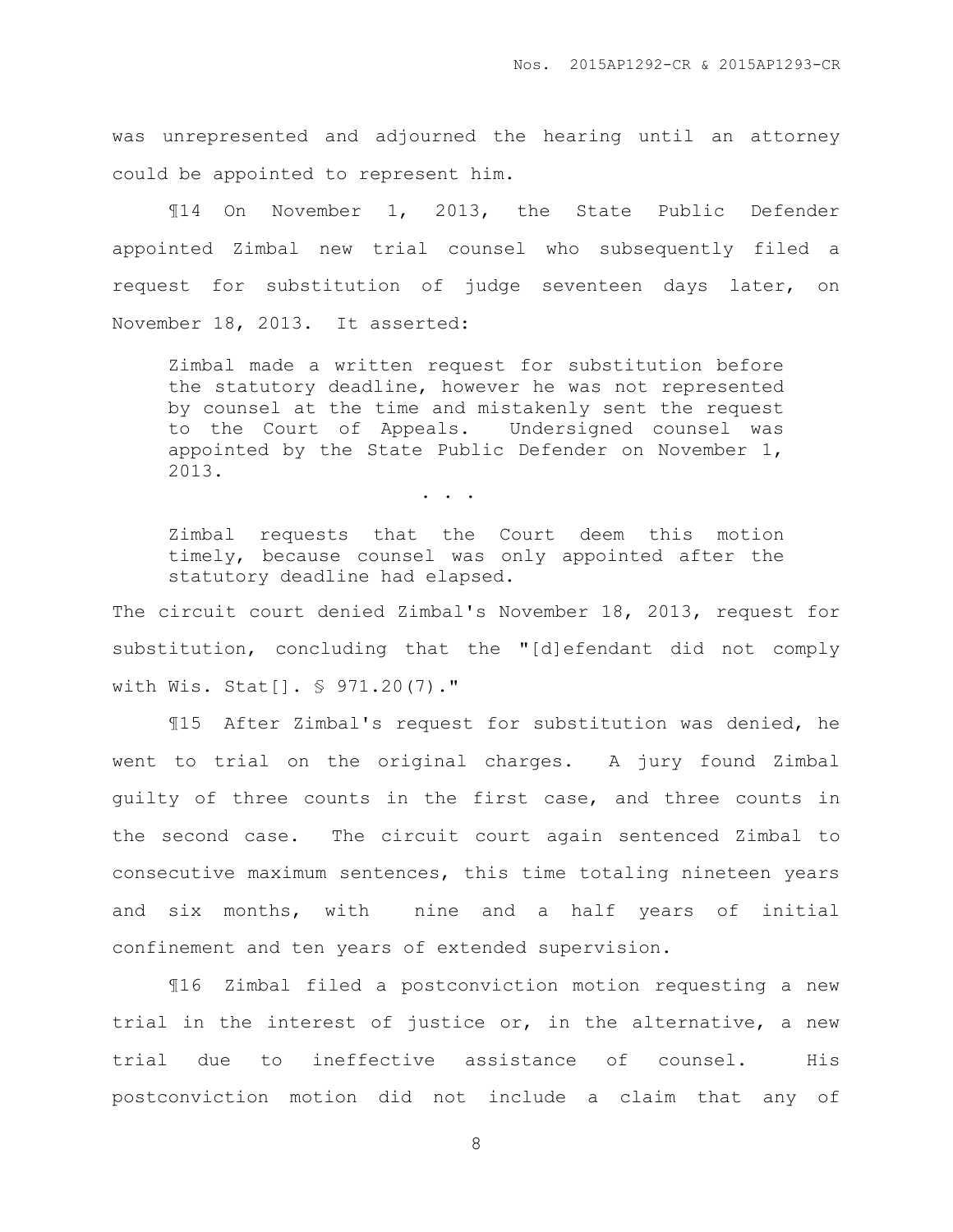Zimbal's attorneys had been ineffective for failing to file a timely request for substitution of judge. The circuit court denied Zimbal's postconviction motion.

¶17 On appeal, Zimbal raised only one issue: whether the circuit court erred in denying his request for substitution of judge. In an unpublished per curiam opinion, the court of appeals affirmed the circuit court order denying Zimbal's motion for substitution of judge. It concluded that because "Zimbal failed to comply with Wis. Stat. § 971.20(7), he did not properly invoke his right to substitution of a circuit court judge and his motion was properly denied."<sup>7</sup>

II

¶18 At issue is whether Zimbal made a timely request for substitution of judge. We are called upon to interpret and apply relevant statutes. The interpretation and application of a statute present questions of law that we decide independently of the decisions rendered by the circuit court and the court of appeals. State v. Harrison, 2015 WI 5, ¶37, 360 Wis. 2d 246, 858 N.W.2d 372.

¶19 Statutory interpretation begins with examining the language of the statute. State ex rel. Kalal v. Cir. Ct. for Dane Cty., 2004 WI 58, ¶45, 271 Wis. 2d 633, 681 N.W.2d 110. The purpose of statutory interpretation is to determine what the

 $\overline{a}$ 

<sup>7</sup> State v. Zimbal, Nos. 2015AP1292-CR & 2015AP1293-CR, unpublished slip op., ¶1 (Wis. Ct. App. July 6, 2016).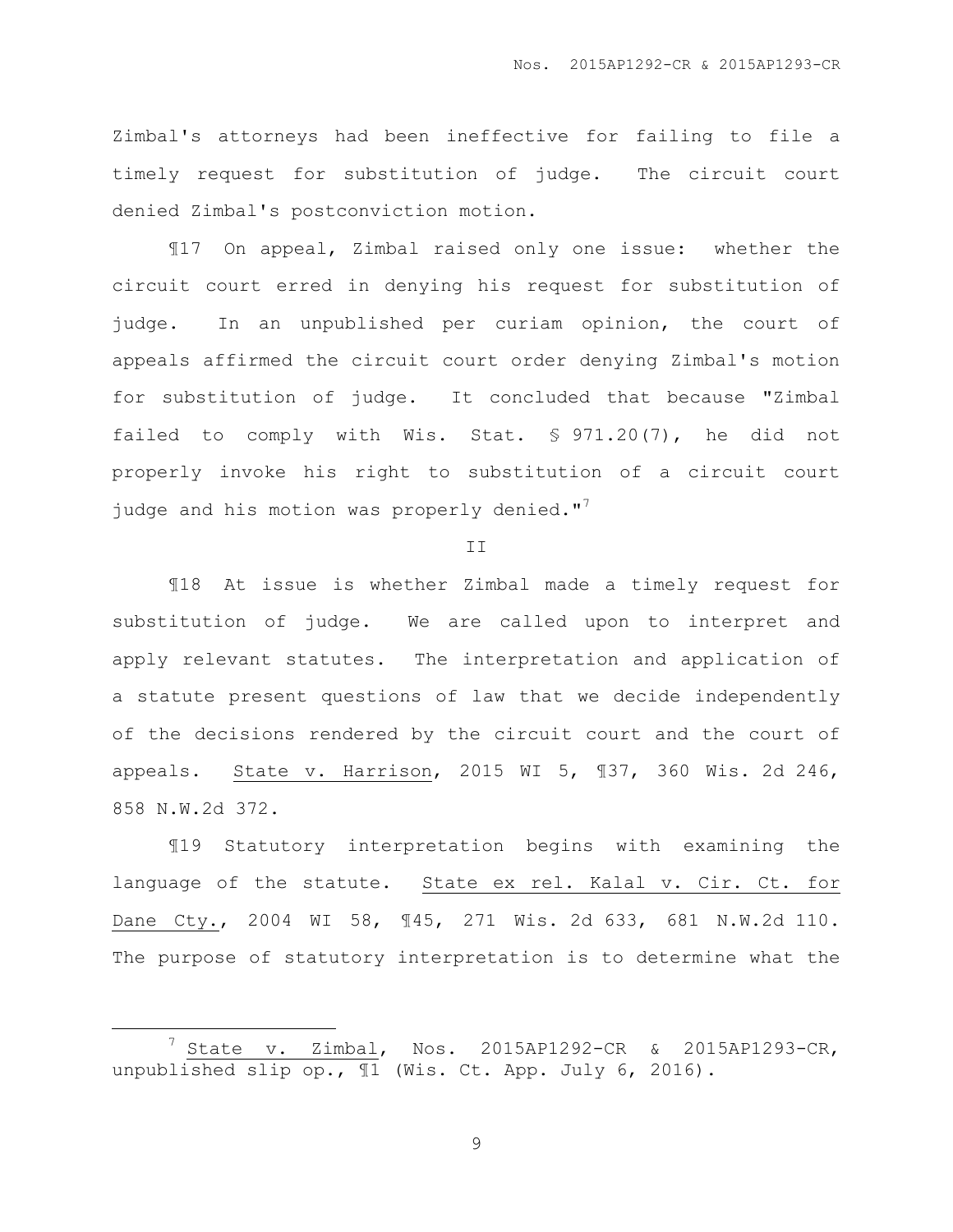statute means so that it may be given its "full, proper, and intended effect." Id., ¶44.

¶20 We give statutory language "its common, ordinary, and accepted meaning, except that technical or specially-defined words or phrases are given their technical or special definitional meaning." Id., ¶45. Statutory language is interpreted in the context in which it is used, in relation to the language of surrounding or closely-related statutes." Id., ¶46.

#### III

¶21 In determining whether Zimbal's request for substitution of judge was timely, we must consider both the plain meaning of the substitution statute and whether, under the circumstances, Zimbal was provided with an opportunity to exercise the statutory right to substitution. Zimbal asserts that his request for substitution of judge was timely because: (1) prior to having an attorney appointed he made an oral request for substitution in the circuit court and a written request in the court of appeals; (2) the circuit court instructed him that the filing of a motion for substitution should be deferred until after an attorney was appointed; and (3) his trial counsel formalized the substitution request 17 days after being appointed.

¶22 Pursuant to Wis. Stat. § 971.20(7), a request for substitution of judge following appeal must be filed within 20 days after remittitur: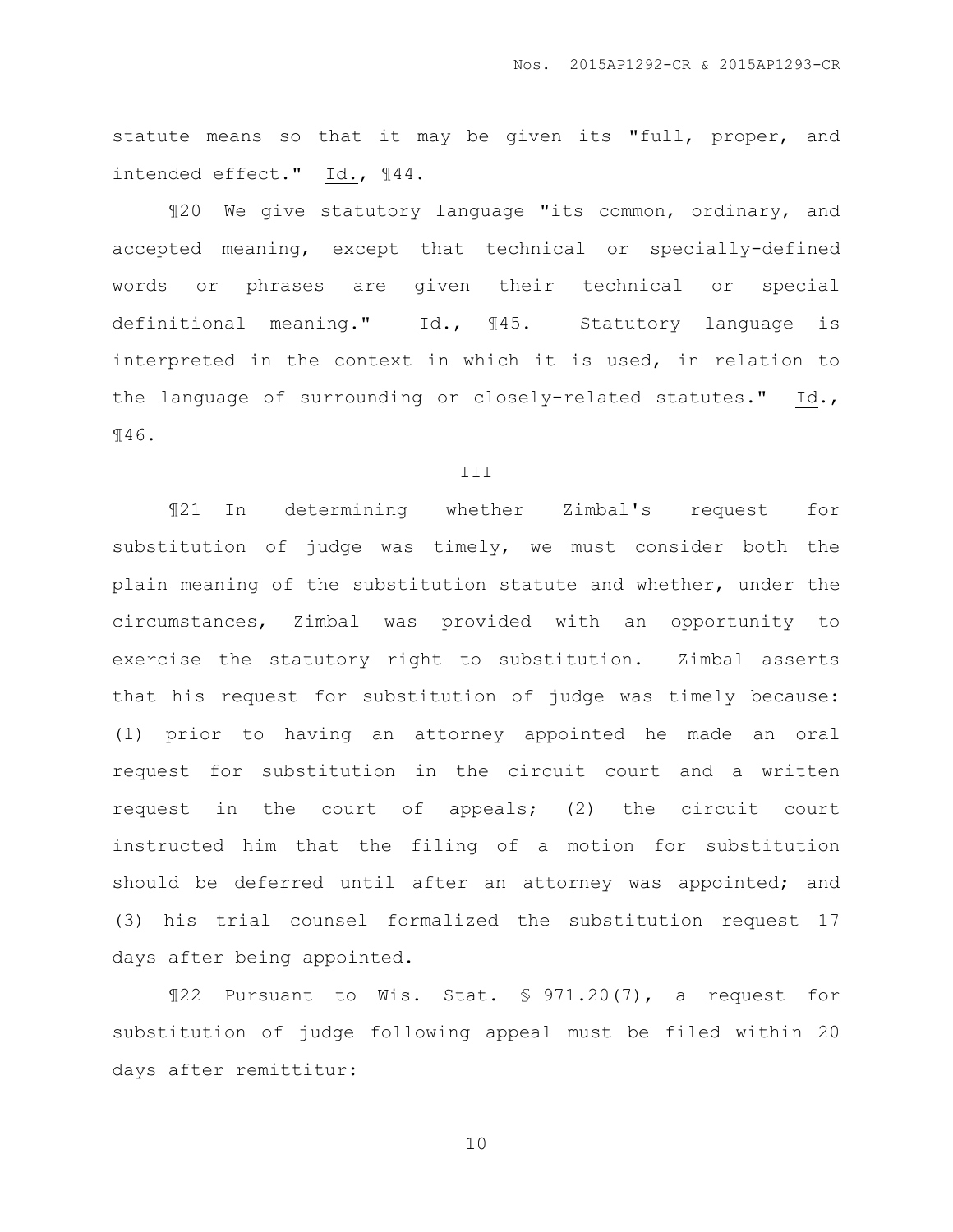If an appellate court orders a new trial or sentencing proceeding, a request under this section may be filed within 20 days after the filing of the remittitur by the appellate court, whether or not a request for substitution was made prior to the time the appeal was taken.

Zimbal argues first that he complied with the deadline set forth in the statute. He asserts that his request for substitution of judge was timely because he requested substitution orally in the circuit court and in writing in the court of appeals before the 20 day deadline had passed.

¶23 We pause to briefly address Zimbal's use of the word "recuse," rather than "substitute" in his oral request to the circuit court and subsequent written request to the court of appeals. The State asserts that Zimbal did not comply with Wis. Stat. § 971.20(7) because both his oral request and his letter to the court of appeals requested Judge Atkinson's recusal, rather than a substitution of judge.

¶24 A motion for recusal is distinct from a request for substitution of judge. Pursuant to Wis. Stat. § 971.20, a criminal defendant has the right to substitute a judge without providing a reason for the requested substitution. Harrison, 360 Wis. 2d 246, ¶39. Once a request for substitution is filed "in proper form and within the proper time, the judge whose substitution has been requested has no authority to act further in the action except to conduct the initial appearance, accept pleas and set bail." Wis. Stat. § 971.20(9). In contrast, a motion for recusal requires a defendant to overcome the presumption that a judge has acted fairly, impartially, and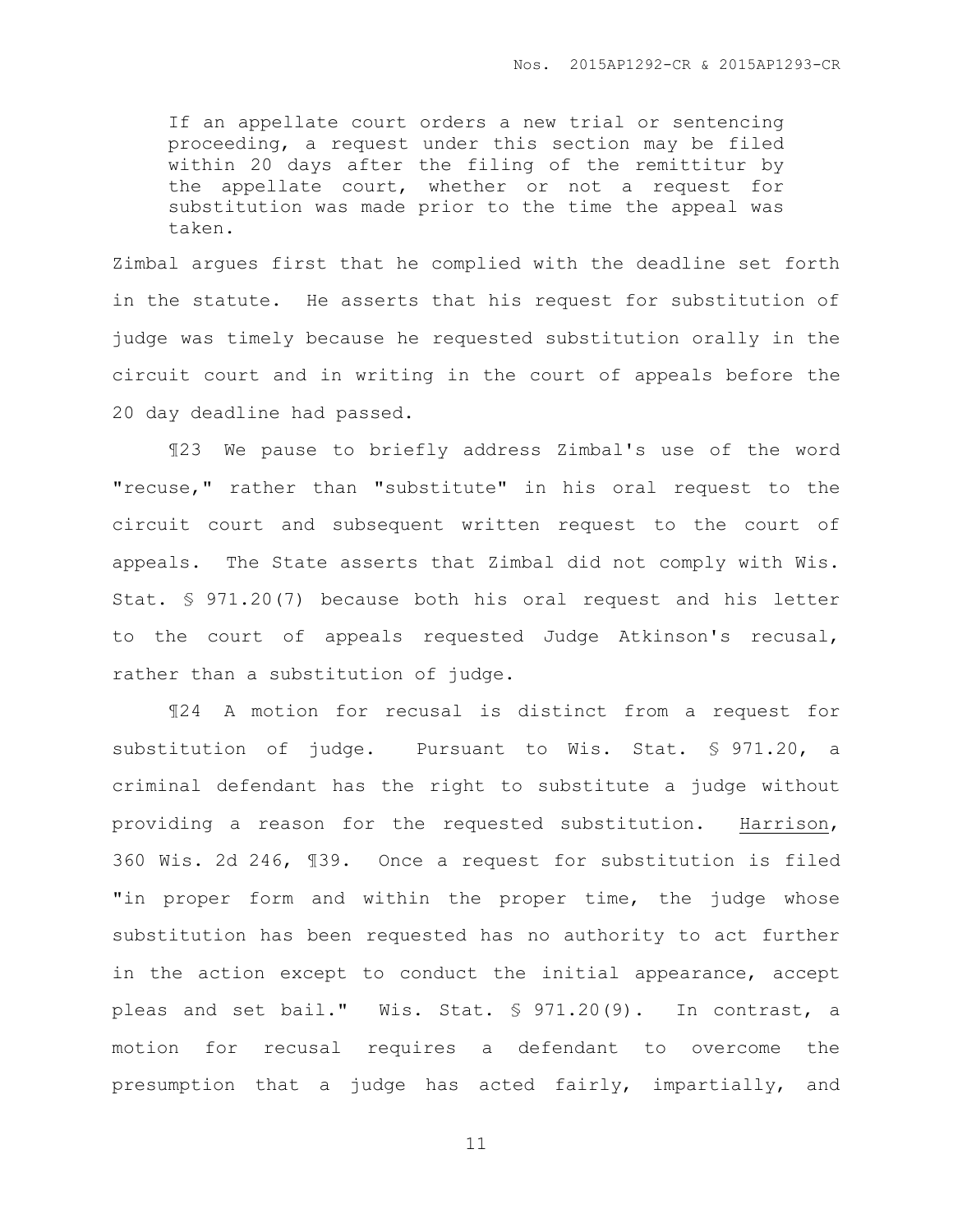without bias. See State v. Goodson, 2009 WI App 107, ¶8, 320 Wis. 2d 166, 771 N.W.2d 385.

¶25 Although a motion for recusal is distinct from a request for substitution of judge, this court has previously allowed a request for substitution when the defendant used the word "recuse" in his filings. See Harrison, 360 Wis. 2d 246, ¶26. In Harrison, the defendant used phrases like "change of judge" and "recusal" in some of his filings, rather than "substitution." Id. Nevertheless, this court determined that "the defendant's goal was clear: He did not want [the judge] on the instant case or the other criminal case in which he was being charged." Id. The same is true here.

¶26 Zimbal used the word "recuse," but it was clear that he did not want the circuit court judge to preside over his criminal cases. Before the circuit court, Zimbal orally stated that "[t]he Judge must recuse himself." His written request to the court of appeals provided that "I want [the judge] off my case and feel this is critical to me!" The court of appeals responded to Zimbal's letter by characterizing it as a letter "regarding substitution or recusal of Judge Atkinson."

¶27 As Harrison indicates, Zimbal's request could be liberally construed as a request for substitution. See Harrison, 360 Wis. 2d 246, ¶26. Accordingly, we analyze Zimbal's oral request in the circuit court and written request to the court of appeals as a request for substitution of judge.

¶28 We begin our statutory analysis with the language of the statute. Kalal 271 Wis. 2d 633, ¶45. Subsection (7)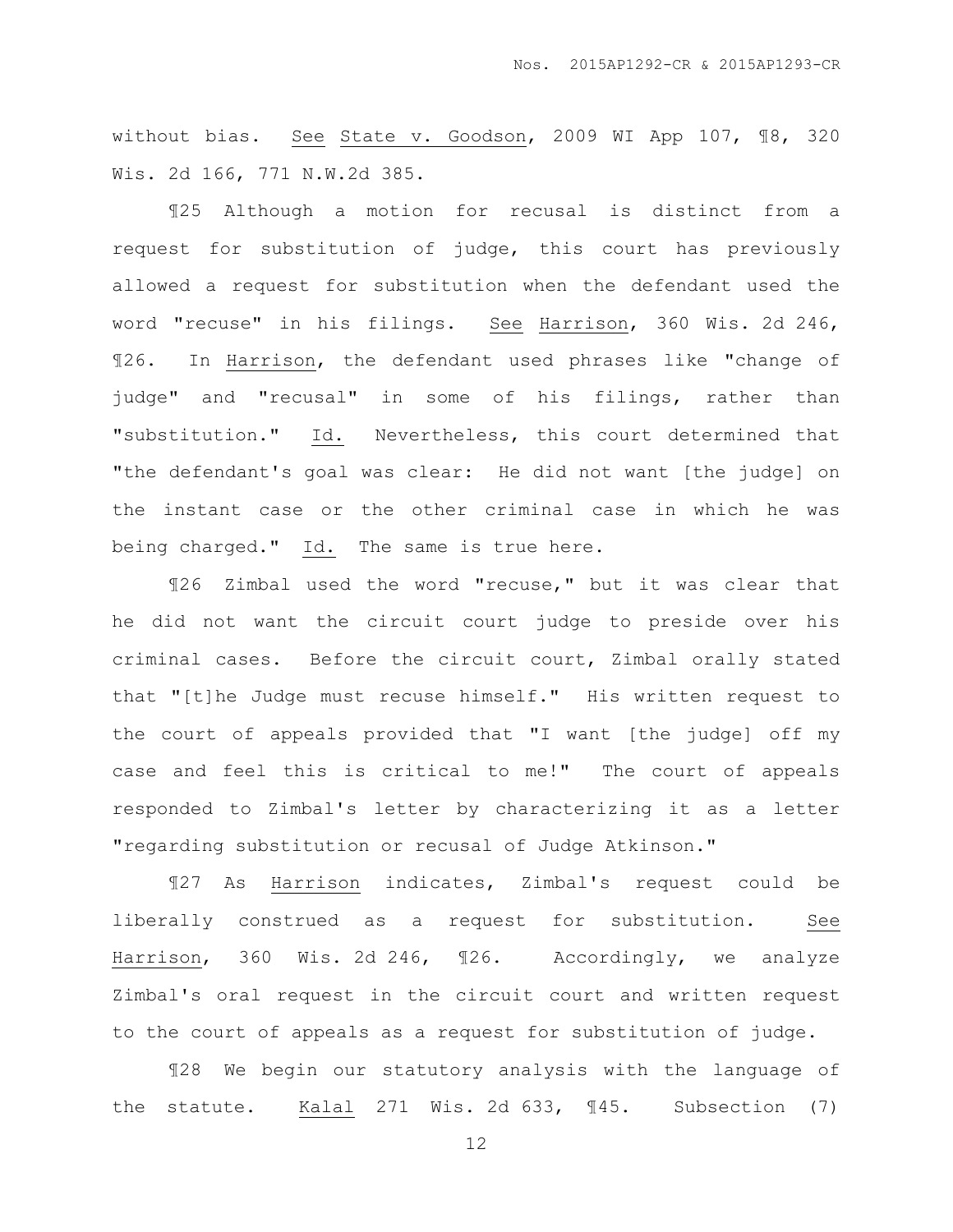provides that a request for substitution of judge must be "filed." Wis. Stat. § 971.20(7). In this context, the common, ordinary and accepted meaning of the word filed is "to enter (a legal document) on public official record." Am. Heritage Dictionary of the English Language 680 (3rd ed. 1992). With this definition in mind, we look next to other sections of the statute to inform our analysis.

¶29 Statutory language is interpreted in the context in which it is used, in relation to the language of surrounding or closely-related statutes. Kalal 271 Wis. 2d 633, ¶46. Several other subsections of the same statute explicitly state that requests for substitution have to be "written." See Wis. Stat. §§ 971.20(3)(b), (4) and (5). Likewise, § 971.20(10) sets forth the form for a substitution of judge request, which provides that a request be signed and dated by the defendant or his attorney:

A request for substitution of a judge may be made in the following form:

STATE OF WISCONSIN CIRCUIT COURT ... County

State of Wisconsin vs. ...(Defendant)

Pursuant to s. 971.20 the defendant (or defendants) request (s) a substitution for the Hon. .... as judge in the above entitled action.

Dated ..., ... (year).

....(Signature of defendant or defendant's attorney)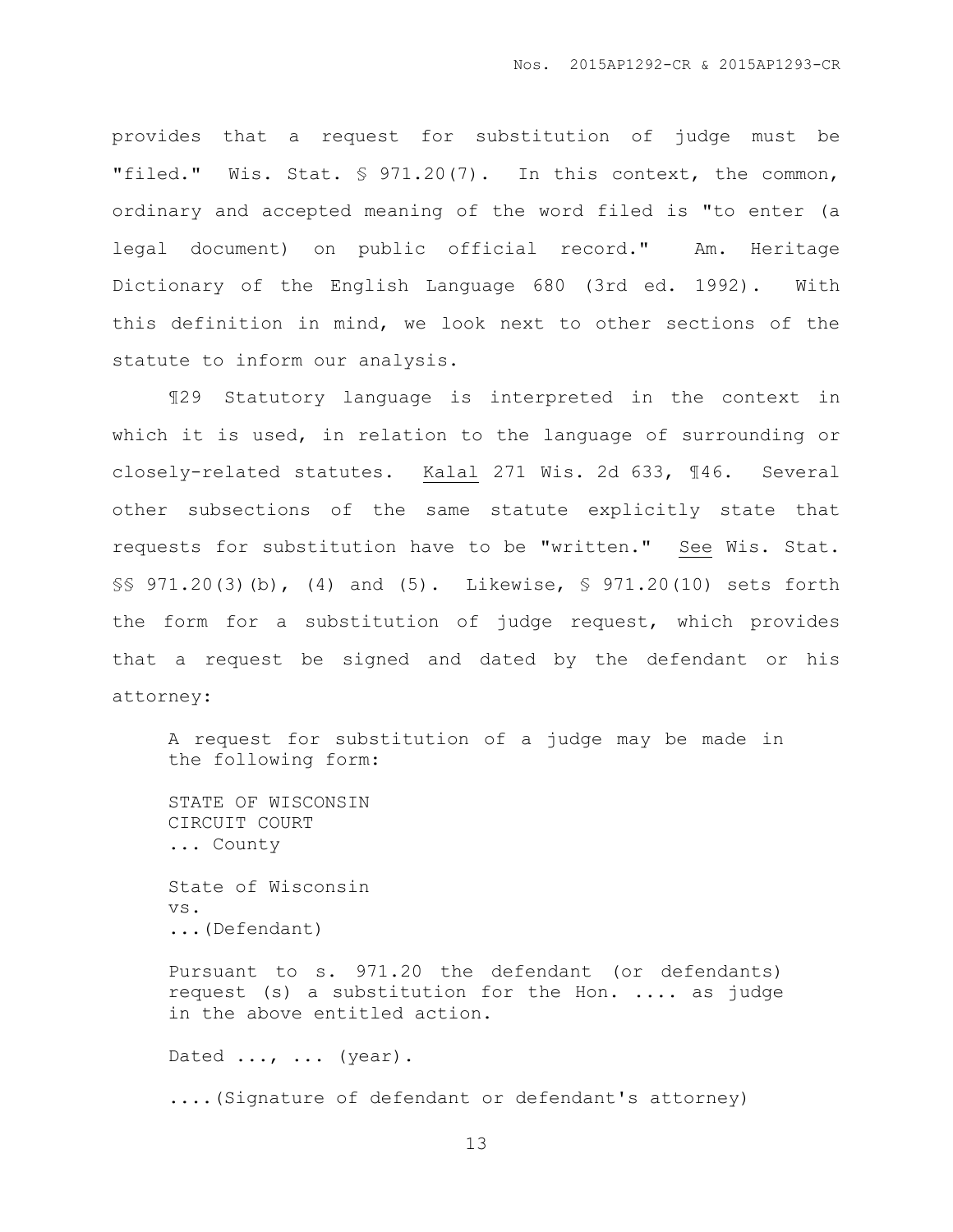This proffered statutory form further supports our determination that a request for substitution must take the form of a written document, rather than an oral request.

¶30 We consider next whether Zimbal's October 7, 2013, letter to the court of appeals complied with the statutory requirements of Wis. Stat. § 971.20. The plain language of the statute requires that a request for substitution of judge be filed with the circuit court. See Wis. Stat.  $\S$ \$ 971.20(3), (4), (5), (8) and (10). Additionally, as the court of appeals informed Zimbal, it did not have jurisdiction over his case after the remittitur was filed with the circuit court. See State ex rel. Fuentes v. Wisconsin Ct. App., District IV, 225 Wis. 2d 446, 452-53, 593 N.W.2d 48 (1999).

¶31 Accordingly, neither Zimbal's oral request in the circuit court nor his written request to the court of appeals complied with the statutory requirements because a request for substitution of judge pursuant to Wis. Stat. § 971.20(7) must be filed in writing with the circuit court.

¶32 Zimbal argues that even if his oral request in the circuit court and written request to the court of appeals are statutorily insufficient, his attorney's written request filed with the circuit court on November, 18, 2013, should be deemed timely. He contends that because the circuit court told him that the issue of substitution would be deferred until counsel was appointed, he complied with the circuit court's instructions for filing a motion for substitution.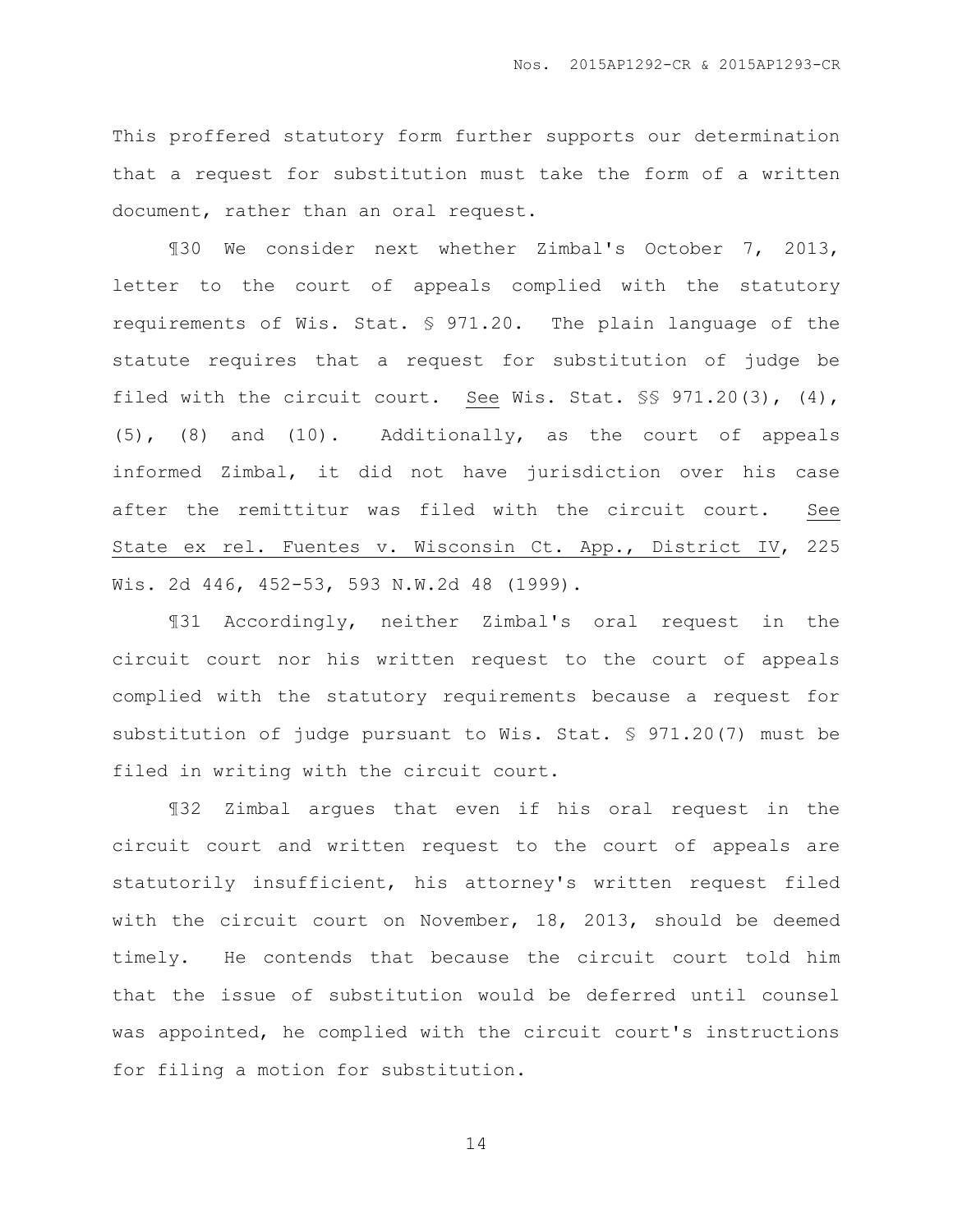¶33 After Zimbal made his oral request for recusal, the circuit court told Zimbal that "[s]ince you probably haven't done any research, I'll let your attorney do research on that issue and you can address that at the status conference. I'll deny your request at this time." Zimbal responded that he had spoken with his appellate counsel and she said "the Judge must recuse himself." Again, the circuit court told Zimbal that his attorney could "provide his authority for that at the status conference, and he can send it by letter beforehand, by the way if you want it addressed beforehand." Likewise, the court of appeals responded to Zimbal's letter by telling him to "consult with your trial counsel about how to proceed."

¶34 Trial counsel's November 18, 2013, filing for substitution of judge requested that it be deemed timely because he was not appointed until after the statutory deadline had run. It provided in relevant part:

Zimbal made a written request for substitution before the statutory deadline, however he was not represented by counsel at the time and mistakenly sent the request to the Court of Appeals. Undersigned counsel was appointed by the State Public Defender on November 1, 2013.

. . .

Zimbal requests that the Court deem this motion timely, because counsel was only appointed after the statutory deadline had elapsed.

¶35 The State responds that Zimbal could have filed a written motion for substitution because he had counsel prior to the appointment of his public defender on November 1, 2013.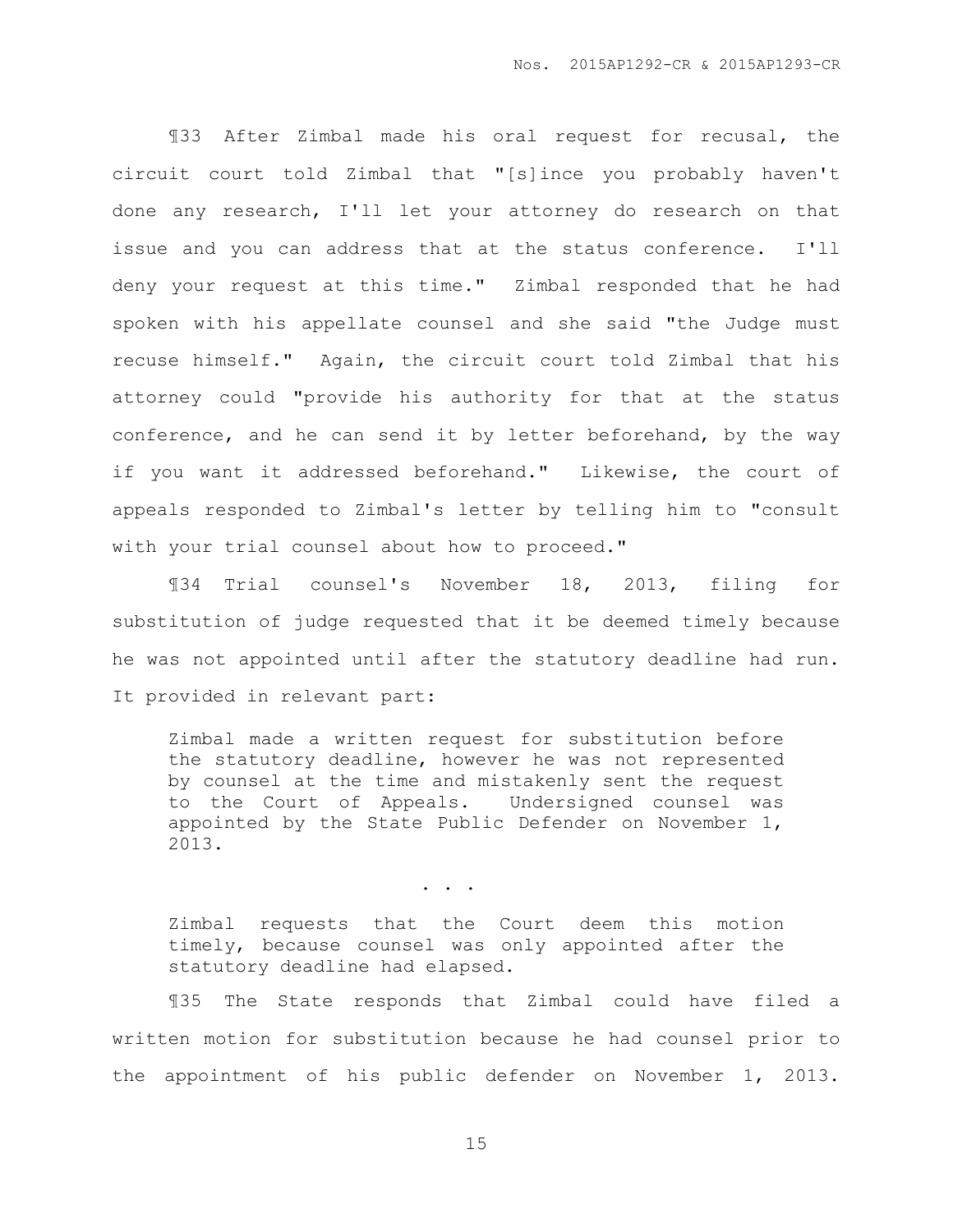According to the State, Zimbal was represented by Attorney Cano (the Regional Attorney Manager for the State Public Defender in Green Bay) who appeared in his administrative capacity at two status hearings on October 4, 2013, and October 7, 2013. The State also emphasizes Zimbal indicated that before the hearing he spoke with Attorney Hirsch, his state appointed appellate counsel. Additionally, the State asserts Attorney Hirsch should have filed the request for substitution of judge on Zimbal's behalf.

¶36 The record indicates that after the remittitur was filed, Zimbal was not represented by trial counsel until November 1, 2013. Attorney Hirsch was Zimbal's appointed appellate counsel and did not appear on his behalf after the appeal of his Bangert motion was concluded. Although Attorney Cano appeared in the circuit court in his administrative capacity, he did not act as Zimbal's counsel.<sup>8</sup> It was Zimbal,

 $\overline{a}$ 

 $8$  The Office of the State Public Defender ("SPD") is a statutory creation and its attorneys and employees actions are governed by statute and administrative code rules. See Wis. Stat. Ch. 977; Wis. Admin. Code Chs. PD 1-8.

According to the amicus brief filed by the SPD, it has four separate divisions: an Administrative Services Division, Trial Division, Appellate Division and an Assigned Counsel Division. It advises that "[r]esponsibility for determining client eligibility and appointing counsel in SPD staff and private bar cases is delegated to attorney managers and representatives in 36 Trial Division offices and two Appellate Division offices."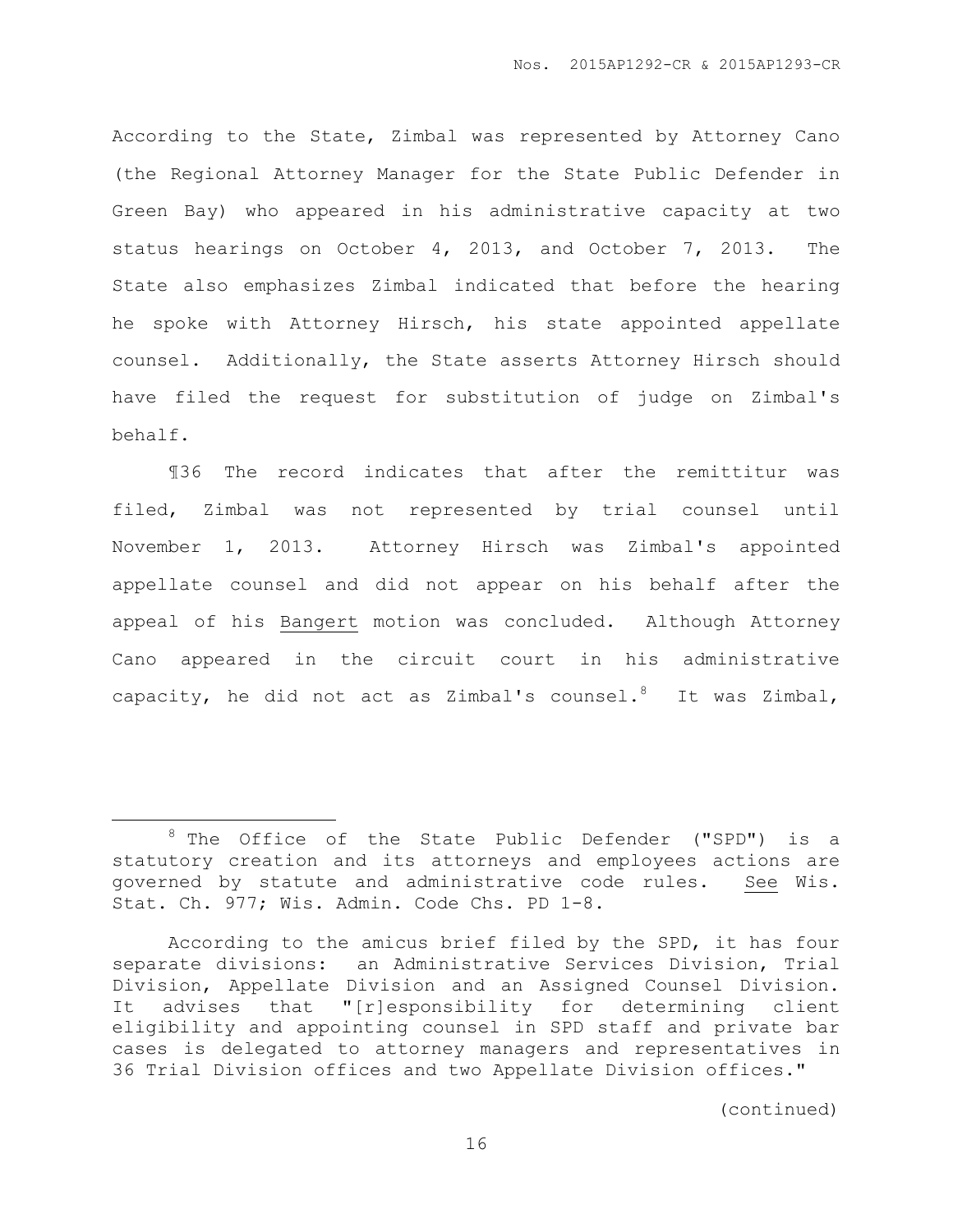not Attorney Cano, who made the arguments before the circuit court at the October 7, 2013, status hearing.

¶37 Additionally, the circuit court treated Zimbal as a pro se litigant until the newly appointed counsel, Attorney Hanes, appeared at the November 1, 2013, hearing. It denied Zimbal's oral request for a new judge on October 7, 2013, stating "I'll let your attorney do research on that issue and you can address that at the status conference. I'll deny your request at this time." Zimbal was also unrepresented at an October 29, 2013, hearing during which the circuit court stated that "I think we've been able to determine there is no one appointed for you at this time."

¶38 In the alternative, the State argues that even if Zimbal was unrepresented, he could have filed a written request for substitution despite the circuit court's instructions that he wait until counsel was appointed. It relies on the court of appeals' reasoning that the circuit court's instructions did not make it "impossible" for Zimbal to comply with the statute:

While Judge Atkinson's comments coupled with delays in the appointment of counsel for Zimbal may have lead Zimbal to conclude the court would not grant his request within twenty days of remittitur, nothing

 $\overline{a}$ 

Additionally, the SPD's amicus brief explains that within a single prosecution, appellate representation is considered a separate case from trial representation. Wis. Admin. Code § PD 2.11(1). Separate fees are imposed for trial and appellate representation. Wis. Admin. Code §§ PD 6.01 and 6.02. Likewise, certification and hiring requirements for trial and appellate cases are separate and distinct. Wis. Admin. Code § PD 1.04.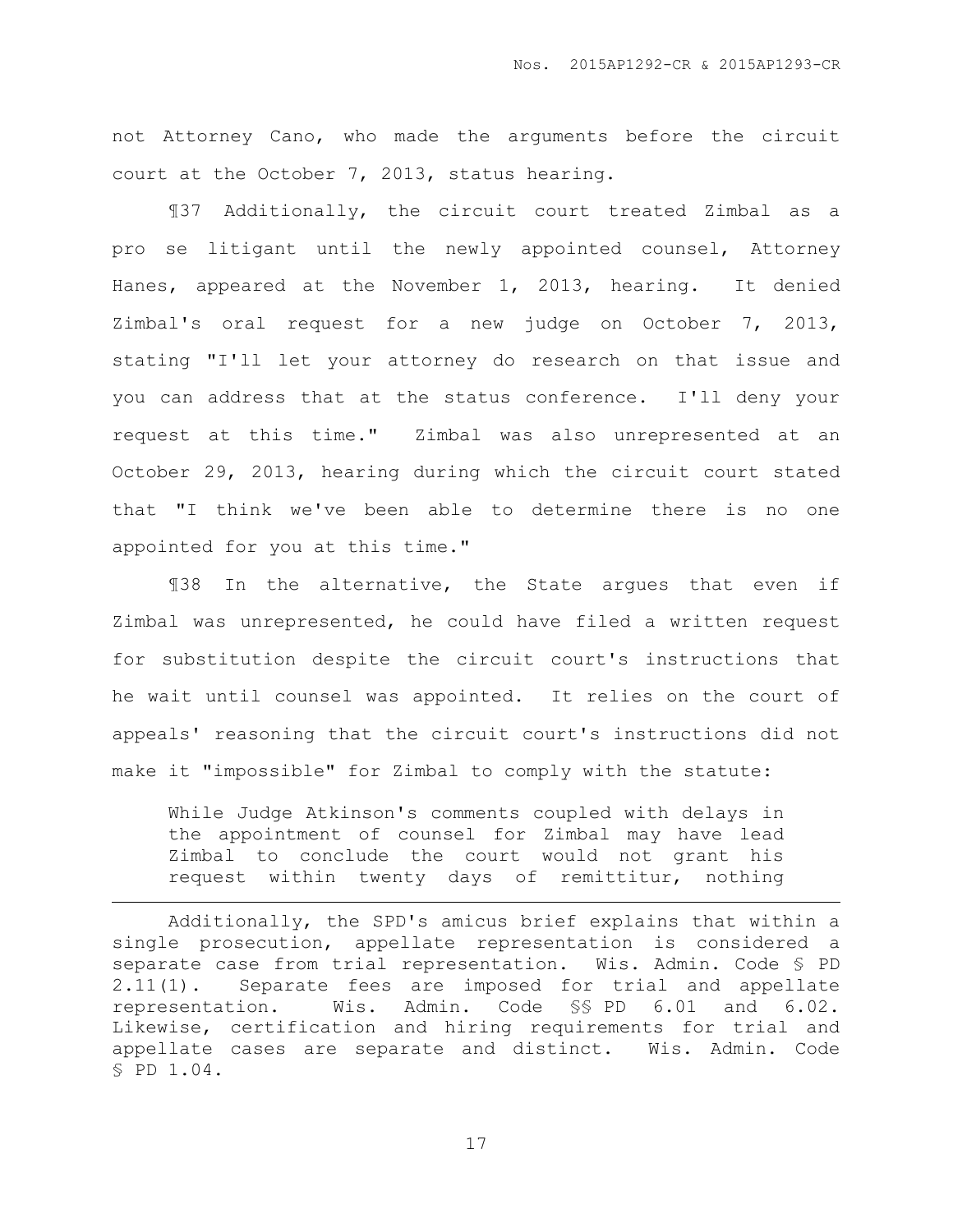prevented Zimbal from complying with the requirement for filing a written request within twenty days of remittitur. Compliance with the statute was not impossible.<sup>9</sup>

¶39 According to the State, the substitution statute demands strict adherence to its terms because Wis. Stat. § 971.20(2) requires that the right to substitution "shall be exercised as provided in this section." It further relies on the court of appeals decision in State v. Austin, 171 Wis. 2d 251, 257, 490 N.W.2d 780 (Ct. App. 1992), which reasoned that "deviation from the requirements [of Wis. Stat. § 971.20(11)] would allow for substantial problems that are prevented by strict adherence to the statute."

¶40 Here we make an exception to the rule of strict adherence because the circuit court directed that the substitution issue would again be addressed after trial counsel was appointed and Zimbal followed that directive. This limited exception comports with our prior case law allowing for an exception when a government-created obstacle prevents a defendant from complying with the statutory deadline.

¶41 In the Baldwin-Tessmer-Tinti arraignment cases involving Wis. Stat. § 971.20(4), this court and the court of appeals allowed an exception to the rule of strict adherence to the statutory filing deadlines when a criminal defendant is arraigned before he receives notice of which judge will hear his

 $\overline{a}$ 

<sup>9</sup> State v. Zimbal, Nos. 2015AP1292-CR & 2015AP1293-CR, unpublished slip op., ¶8 (Wis. Ct. App. July 6, 2016).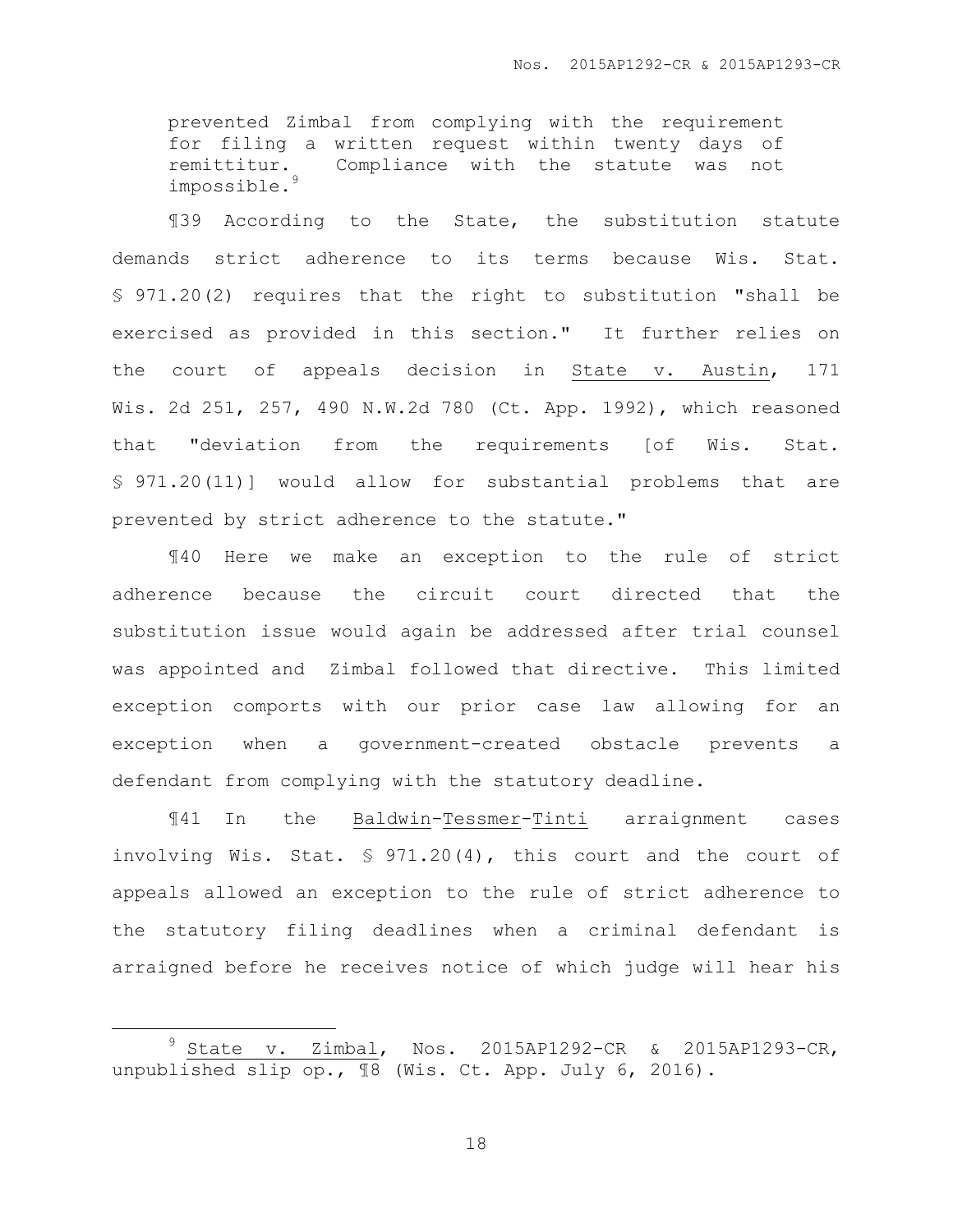case. See Baldwin v. State, 62 Wis. 2d 521, 530-532, 215 N.W.2d 541 (1974); See also State ex rel. Tessmer v. Cir. Ct. Branch III, In & For Racine Cty., 123 Wis. 2d 439, 443, 367 N.W.2d 235 (Ct. App. 1985); State ex rel. Tinti v. Cir. Ct. for Waukesha Cty., Branch 2, 159 Wis. 2d 783, 790, 464 N.W.2d 853 (Ct. App. 1990).

¶42 Pursuant to Wis. Stat. § 971.20(4), "[a] written request for the substitution of a different judge for the judge originally assigned to the trial of the action may be filed with the clerk before making any motions to the trial court and before arraignment." In Baldwin, the defendant argued that when the circuit judge originally assigned to the case voluntarily disqualified himself after arraignment, Wis. Stat. § 970.20 should have been construed to permit the defendant the opportunity to file a request for substitution of judge after the case was reassigned. 62 Wis. 2d at 529. The Baldwin court agreed.

¶43 The court observed that the requirement that a request for substitution be made prior to arraignment "works well in the majority of cases" because the defendant is normally arraigned before the judge who will hear the case. Id. However, it determined that in cases where the judge who handles the arraignment is not the judge who will preside over trial, strict compliance with Wis. Stat. § 971.20 is not mandated. Id. at 529-30.

¶44 The reason for the defendant's inability to comply with the statutory deadline in Baldwin was a calendaring system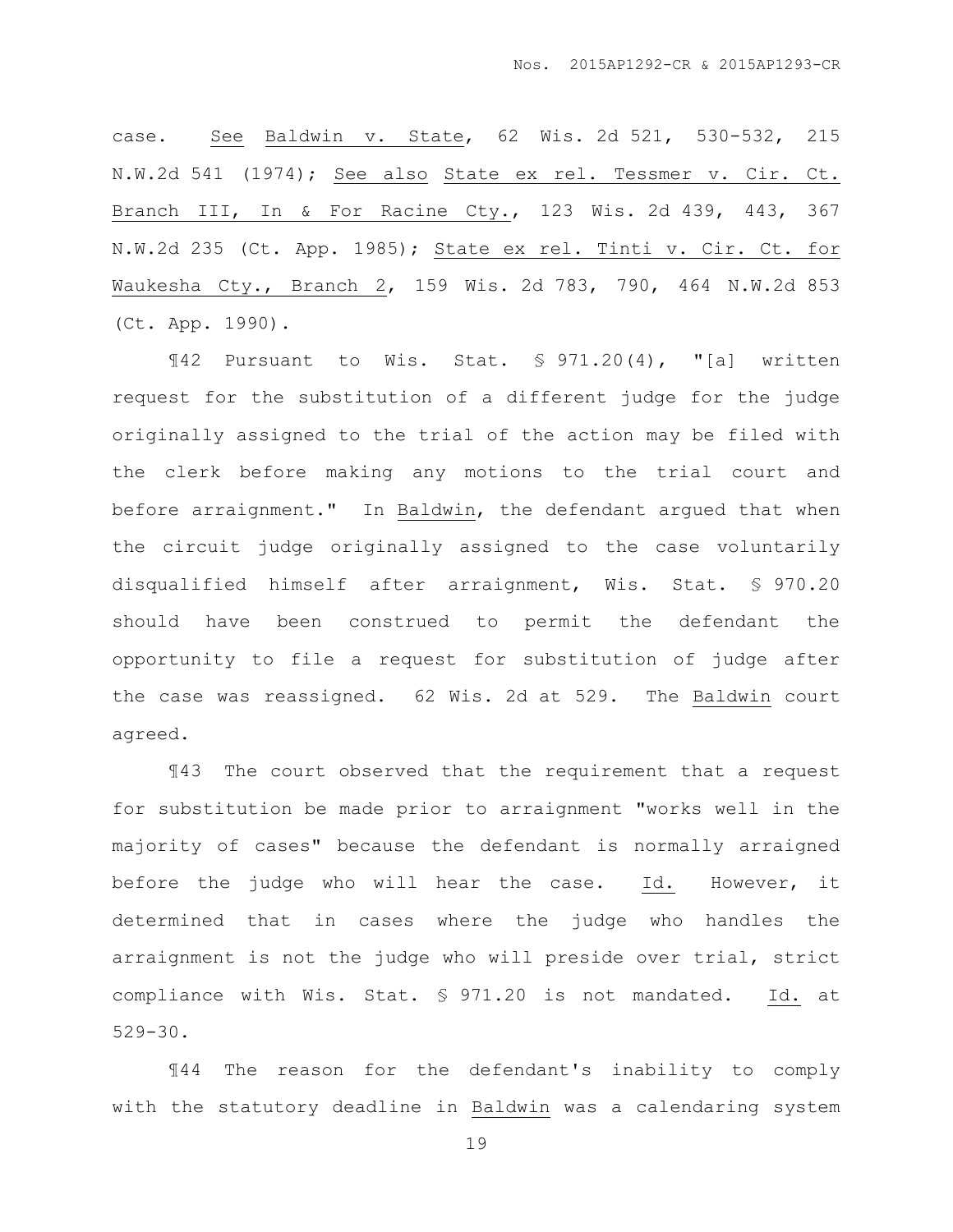utilized in Milwaukee County in which the judge assigned to handle the arraignment was not necessarily the same judge who would preside at trial. Id. at 530. However, Baldwin's rationale has been extended to other cases where a defendant has been unable to make a request for substitution due to a government-created obstacle.

¶45 In Tessmer, the court of appeals explained that the "Baldwin rational is controlling" when a defendant does not know what judge will be assigned to try the case until after a plea is entered . 123 Wis. 2d at 443. The Tessmer court explained that because a traffic citation does not inform a defendant of the judge assigned to trial, a defendant cannot exercise the statutory right to substitution prior to an initial court appearance. Id. Likewise, in Tinti, the court of appeals determined that because an intake system did not provide adequate notice in advance of arraignment of the assigned trial judge, an exception to the filing deadline should be made to allow for an opportunity to exercise the statutory right to substitution. 159 Wis. 2d at 790.

¶46 This case is analogous to the arraignment cases because a government-created obstacle interfered with a defendant's opportunity to timely file for substitution. When the circuit court instructed Zimbal to wait to file a request for substitution until trial counsel was appointed, this prevented Zimbal from complying with the statutory timeline. In order to comply with the statutory deadline, Zimbal would have had to disregard the instructions of the circuit court.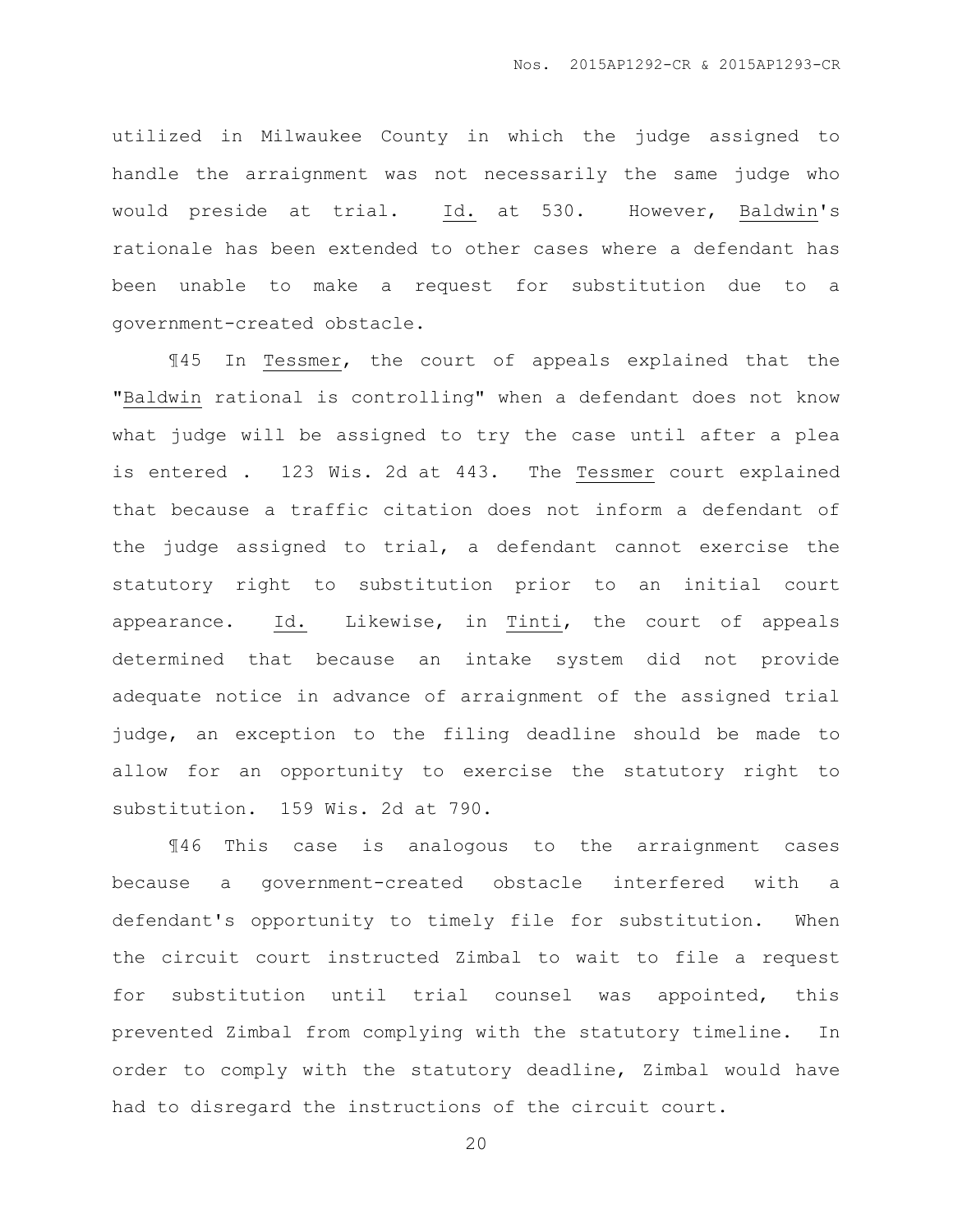¶47 Similar to the arraignment cases, a government-created obstacle prevented Zimbal from exercising the statutory right to substitution before the statutory deadline expired. Zimbal followed the instructions of the circuit court when he waited until trial counsel was appointed to file a motion for substitution. He was not able to exercise his statutory right to substitution when the circuit court instructed him to wait until counsel was appointed and then later denied the motion that counsel filed.

¶48 Strict adherence to the 20 day filing deadline is problematic when, as here, a defendant follows a circuit court's instruction to defer filing a request for substitution of judge until after counsel is appointed. A requirement that a defendant file a request for substitution within a 20 day time limit when a circuit court in essence extends the deadline until counsel is appointed is contrary to the goal of affording a defendant an opportunity to exercise the statutory right to substitution. See Tessmer, 123 Wis. 2d at 443.

¶49 Finally, we turn to the question of whether Zimbal's motion for substitution of judge filed on November 18, 2013, seventeen days after counsel was appointed, was timely under the circuit court's extended deadline.

¶50 We again look to the arraignment cases, which have balanced the importance of giving effect to the legislative intent expressed in Wis. Stat. § 971.20 and preventing a defendant from using a request as a technique to disrupt scheduled calendaring or delay a scheduled trial. See, e.g.,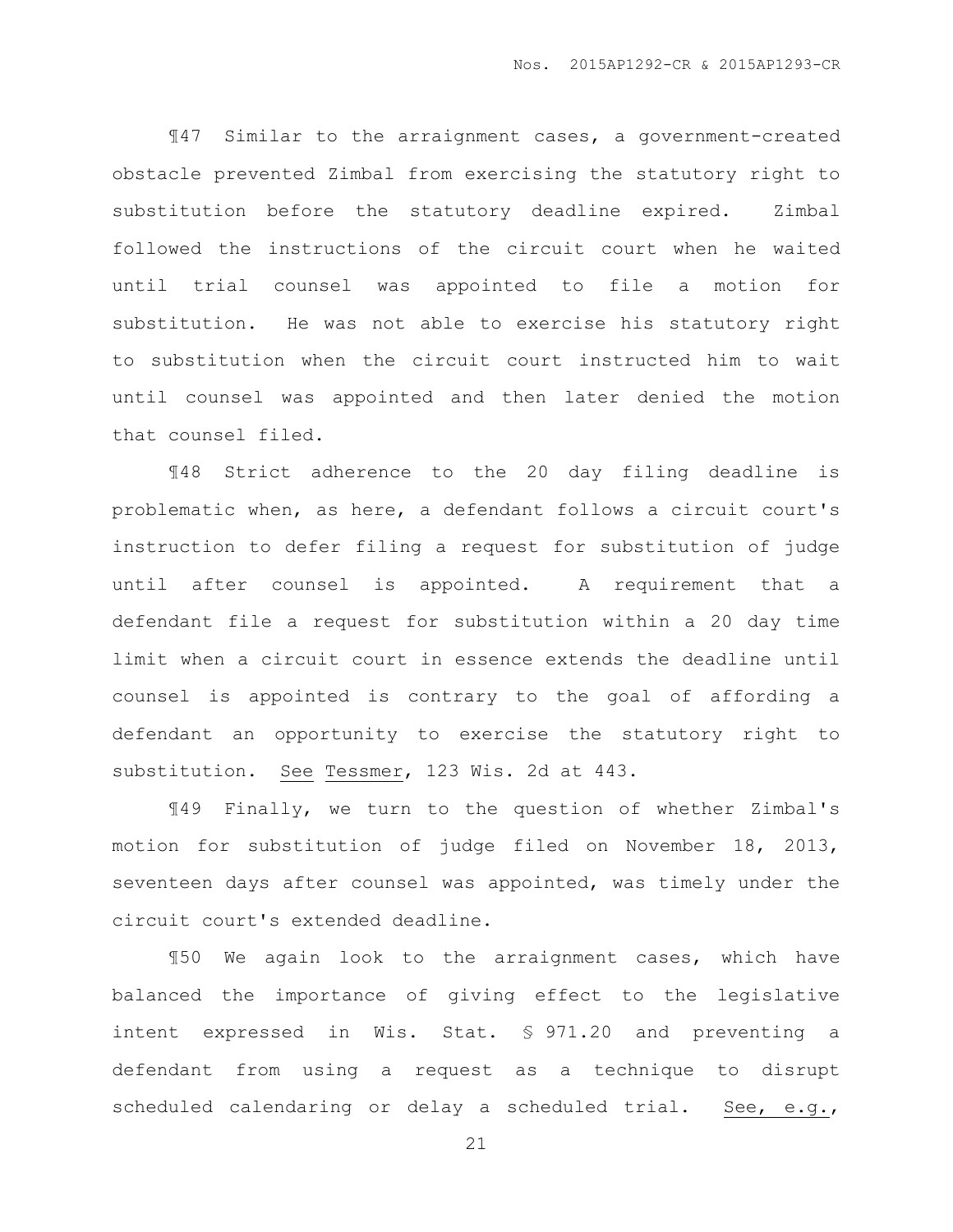Clark, 92 Wis. 2d at 628-29; see also Tessmer, 123 Wis. 2d at 443-44. As this court explained in Baldwin, "[o]ne thing which should not be allowed is the disruption of the orderly calendaring and trial of a case by a request on the day of trial or at a time which upsets a trial date." 62 Wis. 2d at 532.

¶51 Accordingly, one of the considerations here is that there is no indication Zimbal intended to disrupt scheduled calendaring or delay a scheduled trial. Just the opposite—he made an oral request as soon as possible and immediately followed-up with a written request to the court of appeals. There is also no evidence in the record that Zimbal had control over the timely appointment of trial counsel.

¶52 Once counsel was appointed, he filed a motion for substitution of judge within 17 days. Under the unique facts of this case, it is reasonable to restart the 20 day deadline once counsel had been appointed because the circuit court extended the deadline. See Clark, 92 Wis. 2d at 627. Accordingly, we also agree with Zimbal that the motion for substitution of judge filed by his trial counsel on November 18, 2013, although not timely under the statutory deadline, was timely here because the circuit court extended the deadline until after his trial counsel was appointed.

#### IV

¶53 In sum, we conclude that under the circumstances presented here, when a defendant follows a circuit court's instruction to defer filing a request for substitution of a judge until after counsel is appointed, that strict compliance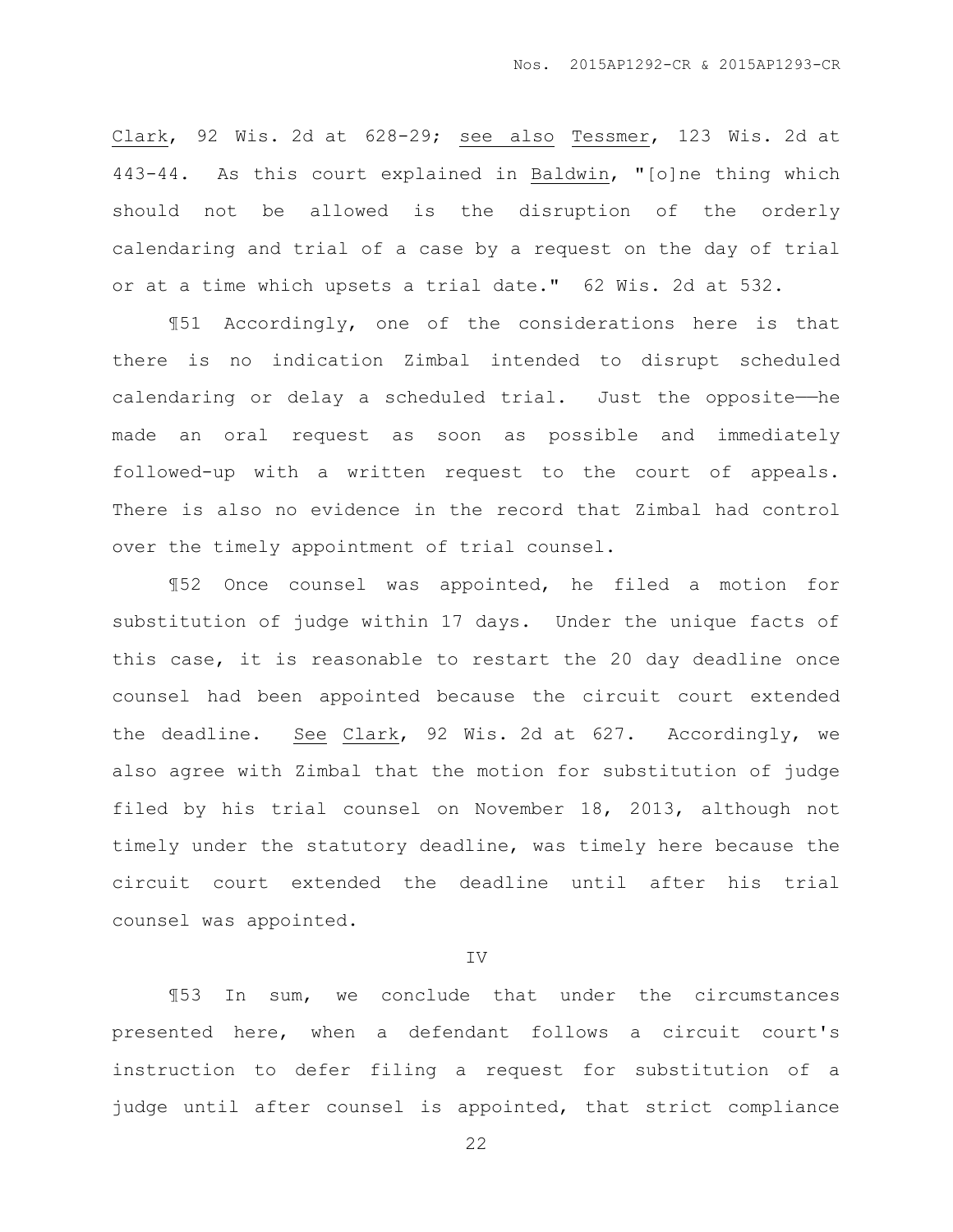with the 20 day deadline for filing a request for substitution after remittitur is not warranted. Although Zimbal's motion for substitution of judge was not timely filed under the statute, it was timely filed in this case because the circuit court in essence extended the deadline until after his trial counsel was appointed. Zimbal complied with the extended deadline when he filed a motion for substitution of judge within 20 days after his trial counsel was appointed. Accordingly, we reverse the decision of the court of appeals and remand to the circuit court to vacate the judgments of conviction and for a new trial.

*By the Court.*—The decision of the court of appeals is reversed, and the cause remanded to the circuit court.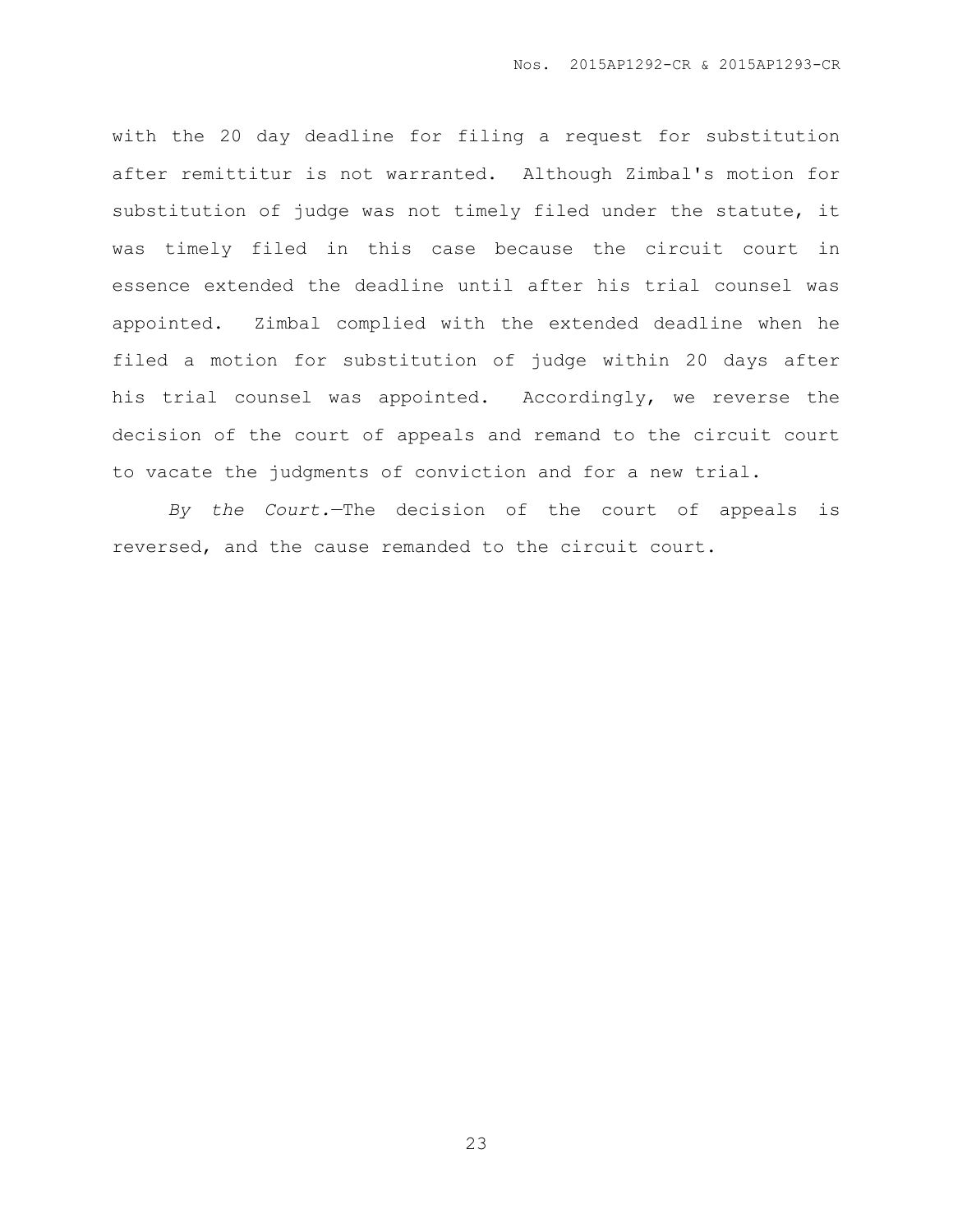¶54 PATIENCE DRAKE ROGGENSACK, C.J. *(concurring).* Although I would reverse the decision of the court of appeals and remand for the assignment of a different circuit court judge to preside at Zimbal's trials, I respectfully concur in, but do not join, the majority opinion. The majority opinion's standard, which cases have described as "relax[ing]" the rule of strict compliance with Wis. Stat.  $\frac{1}{2}$  971.20(7),<sup>1</sup> is too amorphous to provide guidance in future cases where a circuit court's interaction with an unrepresented defendant contributes to temporal problems with statutory compliance.

¶55 Instead, I would apply the well-developed factors of the doctrine of equitable tolling and conclude that the circuit court herein tolled the statutory time limits of Wis. Stat. § 971.20(7) when it acknowledged Zimbal's request for substitution and told Zimbal that substitution would wait until counsel was appointed. I would so conclude because Zimbal made a good faith error in relying on the circuit court's statement that his request for substitution on remand from his successful appeal would be taken up after counsel was appointed; he had no control over when counsel was appointed; and the State is not prejudiced by the application of equitable tolling. Counsel

 $\overline{a}$ 

<sup>&</sup>lt;sup>1</sup> Majority Op. 141. See State ex rel Tinti v. Circuit Court of Waukesha County, Branch II, 159 Wis. 2d 783, 788, 464 N.W.2d 853 (Ct. App. 1990) (concluding that in "both Tessmer [v. Circuit Court Branch III, 123 Wis. 2d 439, 367 N.W.2d 235 (Ct. App. 1985)] and Baldwin v. State, 62 Wis. 2d 521, 215 N.W.2d 541 (1974), the filing deadline of the substitution statute was relaxed where the judicial assignment system did not adequately advise, prior to arraignment, of the judge to whom the case was to be assigned for trial.").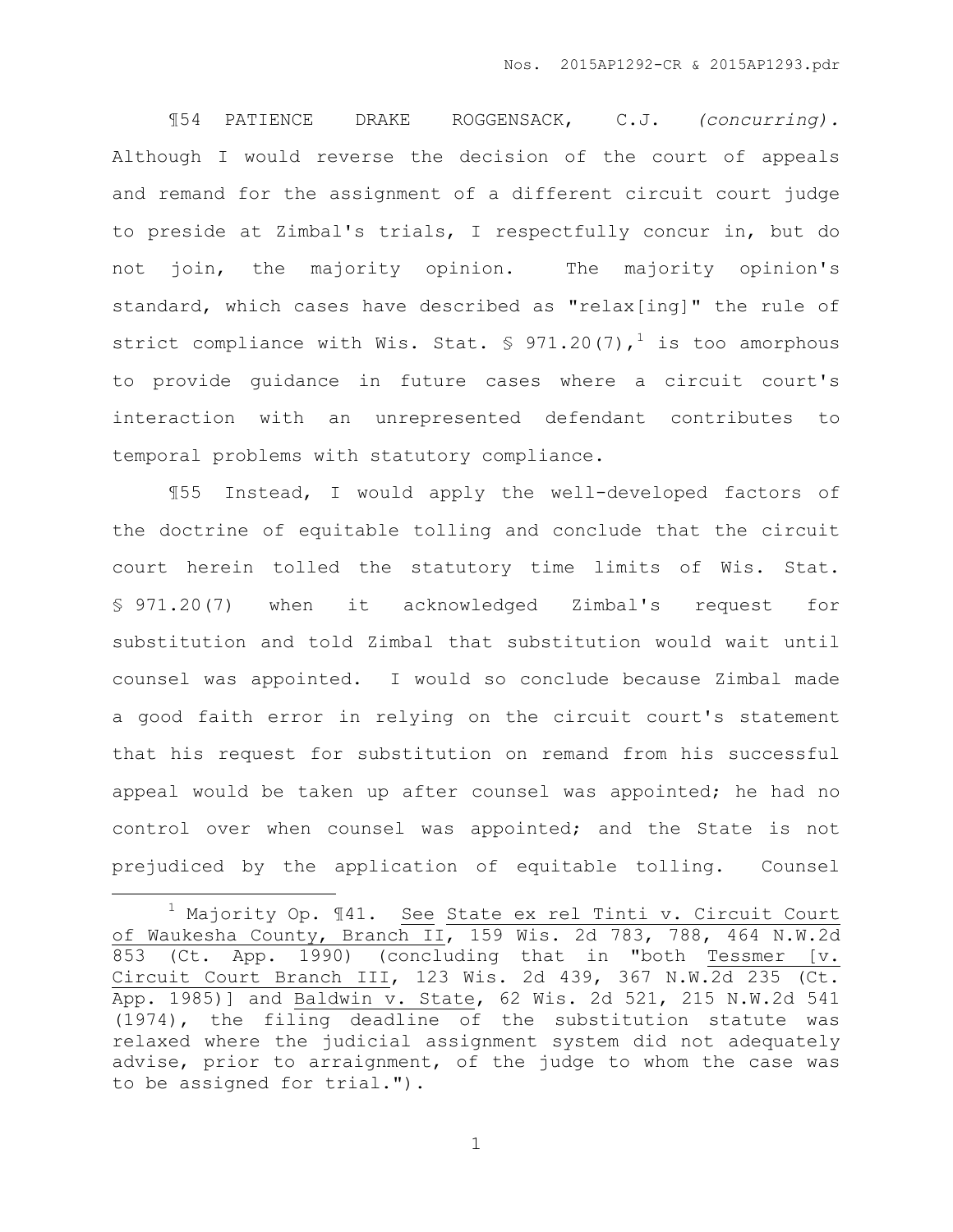filed Zimbal's substitution request within 20 days of being appointed, which was timely due to the circuit court's tolling the temporal requirements of § 971.20(7) until counsel was appointed. Therefore, the court of appeals erred when it affirmed the circuit court's denial of Zimbal's substitution request.

# I. BACKGROUND

¶56 This substitution issue arose shortly after Zimbal prevailed on appeal of the circuit court's denial of his Bangert motion to withdraw his pleas. $^{2}$  Upon vacation of the judgments of conviction and his pleas, the court of appeals remanded Zimbal's cases to the circuit court on September 4, 2013.

¶57 On October 7, 2013, when Zimbal appeared without counsel in circuit court, the following exchange took place:

MR. ZIMBAL: I'm also asking that you recuse yourself because there is no way you can be impartial.

THE COURT: Since you probably haven't done any research, I'll let your attorney do research on that issue and you can address that at the status conference. I'll deny your request at this time.

The circuit court then adjourned until an October 29 status conference to await appointment of counsel.

¶58 On October 7, 2013, Zimbal also wrote to the court of appeals asking that the circuit court judge who presided at his convictions and sentencing be removed. He said, "I feel I will

 $\overline{a}$ 

 $2$  State v. Zimbal, Nos. 2012AP2234-CR & 2012AP2235-CR (Wis. Ct. App. Sept. 4, 2013); State v. Bangert, 131 Wis. 2d 246, 389 N.W.2d 12 (1986).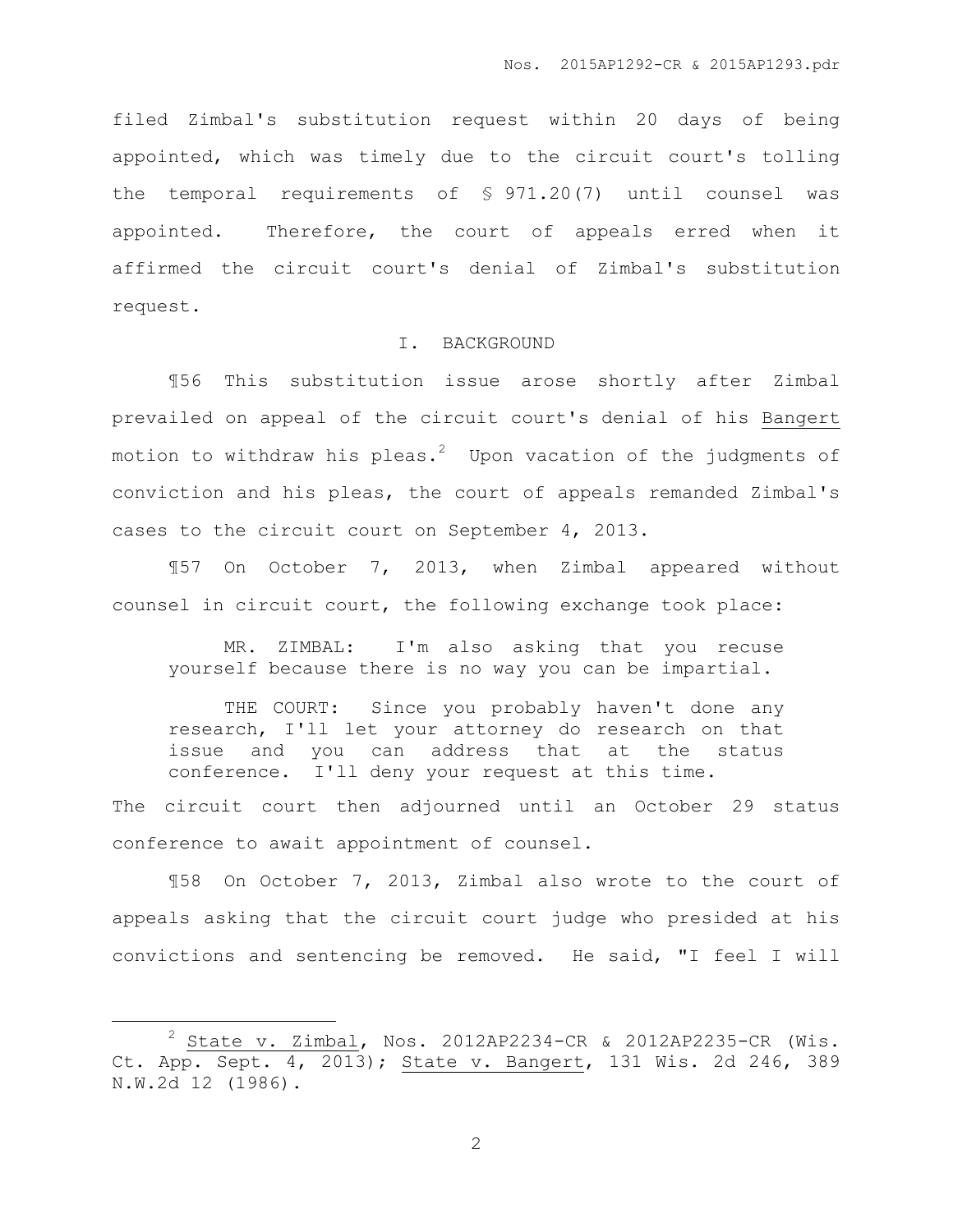never get any fair rulings in his courtroom due to his Bias to this case and his inability to be impartial and Fair."

¶59 On October 11, 2013, remittitur occurred. On October 17, 2013, the clerk of the court of appeals replied to Zimbal, explaining that the records in his cases had been remitted to the circuit court. On October 29, 2013, because counsel had not yet been appointed for Zimbal, the status conference was adjourned.

¶60 On November 1, 2013, counsel was appointed. On November 18, 2013, counsel filed a written request for substitution with the circuit court. The circuit court denied the request as untimely under Wis. Stat. § 971.20(7) and proceeded to trial.

¶61 A jury found Zimbal guilty of multiple counts in both pending cases. The circuit court again sentenced Zimbal to consecutive, maximum sentences. Zimbal filed a postconviction motion requesting a new trial in the interest of justice because his motion for substitution should have been granted but was not. The court of appeals affirmed the circuit court's denial of his postconviction motion. We now reverse, vacate the judgments of conviction, and order the substitution of the circuit court judge and new trials on the pending charges.

## II. DISCUSSION

¶62 The State relies on Wis. Stat. § 971.20(7) to assert that Zimbal's requested substitution is not timely. It provides:

(7) SUBSTITUTION OF JUDGE FOLLOWING APPEAL. If an appellate court orders a new trial or sentencing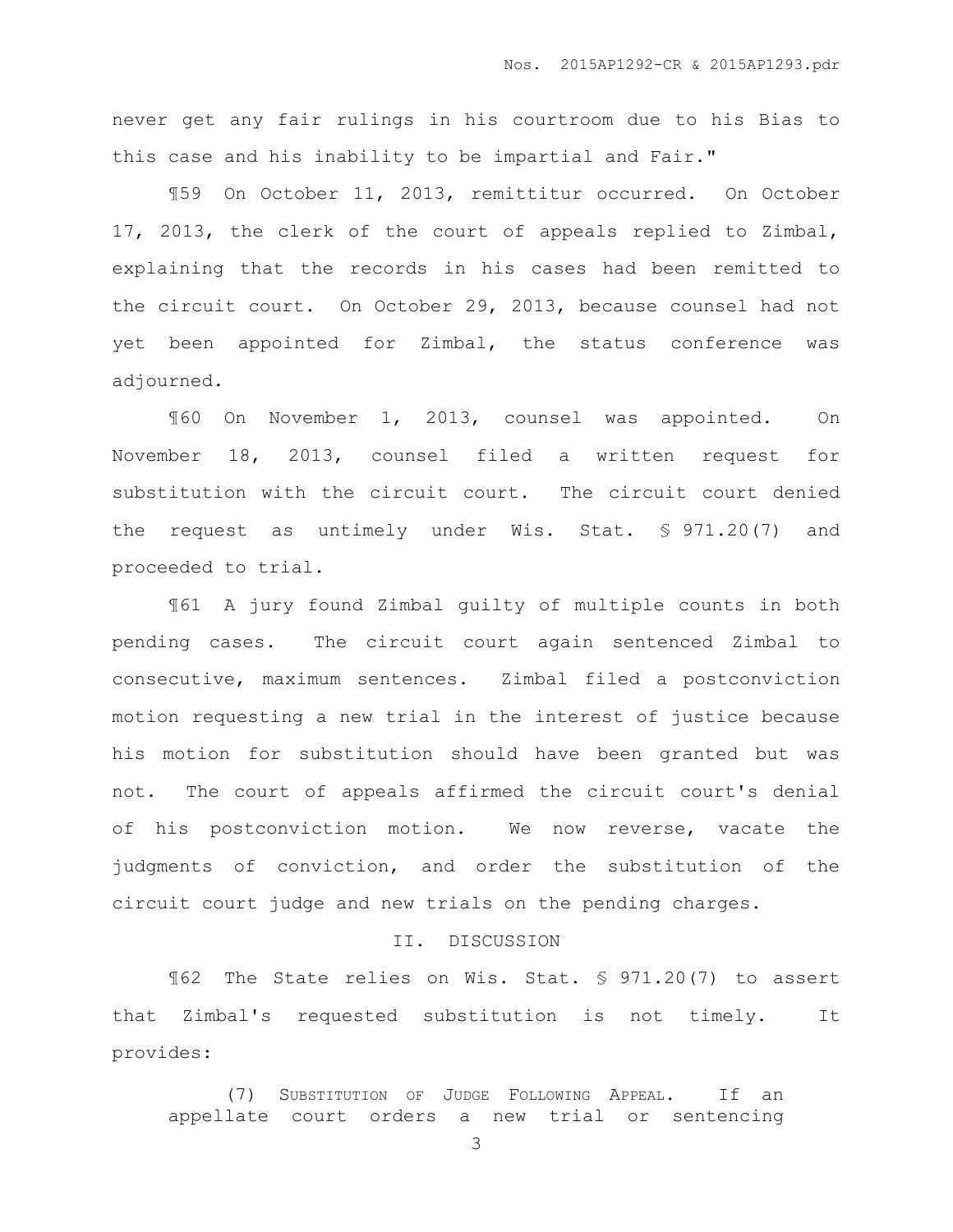proceeding, a request under this section may be filed within 20 days after the filing of the remittitur by the appellate court, whether or not a request for substitution was made prior to the time the appeal was taken.

Because remittitur occurred October 11, 2013 and Zimbal's counsel filed the substitution request on November 18, 2013, the State contends, and the circuit court and court of appeals concluded, the filing was not timely.

¶63 Zimbal argues that the circuit court's statement that it would not address his request for substitution until after counsel was appointed tolled the filing requirements of Wis. Stat. § 971.20(7) until counsel was appointed. He asserts that the doctrine of equitable tolling should be applied because he tried to bring his right of substitution to the circuit court's attention; he relied in good faith on the circuit court's statement; he had no control over when counsel would be appointed; and counsel filed a written request for substitution within 20 days of being appointed.

# A. Standard of Review

¶64 We have not set a clear standard of review that should be applied to a circuit court's decision in regard to equitable tolling. However, when the material facts are not contested, we have reviewed whether temporal performance of an act has been equitably tolled independent of the decisions of the court of appeals and the circuit court, but benefitting from their discussions. State v. Nichols, 2001 WI 119, 247 Wis. 2d 1013, 635 N.W.2d 292. Here, material facts are uncontested and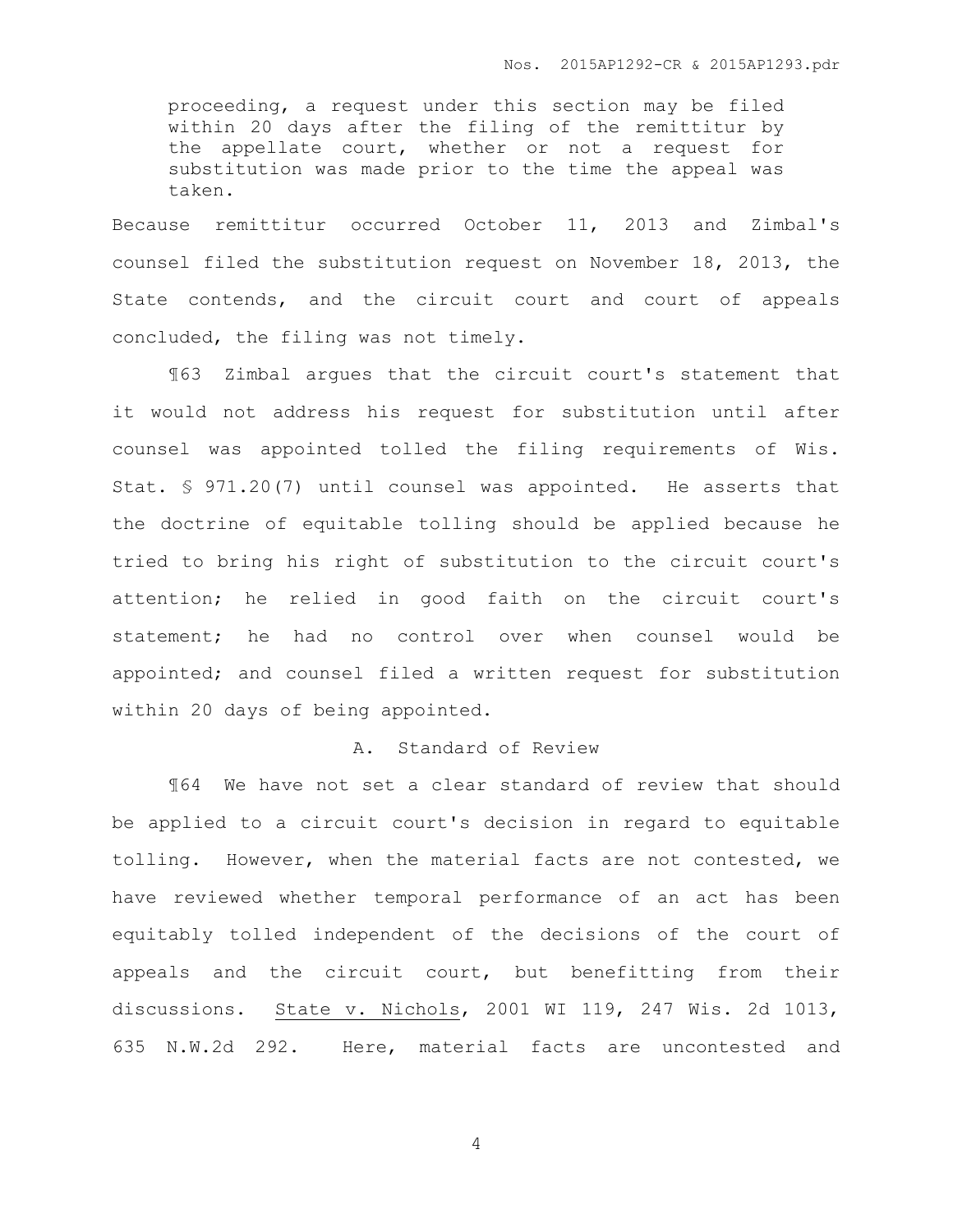therefore, we independently review whether the doctrine of equitable tolling is appropriate for us to apply.

## B. Equitable Tolling

¶65 "Equitable tolling is a remedy that permits a court to allow an action to proceed when justice requires it, even though a statutory time period has elapsed." 51 Am. Jur. 2d, Limitations of Actions § 153 (2017). "Equitable tolling focuses on whether there was excusable delay by the plaintiff." Id. The doctrine may be applied when a claimant has made a good faith error and there is an absence of prejudice to others if it is applied. Id., § 154.

¶66 We have employed equitable tolling when a required act is dependent on a prior necessary act of another over whom the person seeking equitable tolling has no control. Nichols, 247 Wis. 2d 1013, ¶26. Wisconsin appellate courts have tolled statutory deadlines as an equitable solution for harsh results that would follow from a required action outside of defendant's control. Walker v. McCaughtry, 2001 WI App 110, ¶13, 244 Wis. 2d 177, 629 N.W.2d 17 (citing Steldt v. McCaughtry, 2000 WI App 176, ¶17, 238 Wis. 2d 393, 617 N.W.2d 201).

¶67 In an equitable tolling defense, courts must determine the date on which tolling may have occurred. This may be a factual or a legal question. Griffin v. Smith, 2004 WI 36, ¶38, 270 Wis. 2d 235, 677 N.W.2d 259. If the question is factual, a remand is required. At other times, as when material facts are uncontested, the date on which tolling may occur will be established as a matter of law. Id.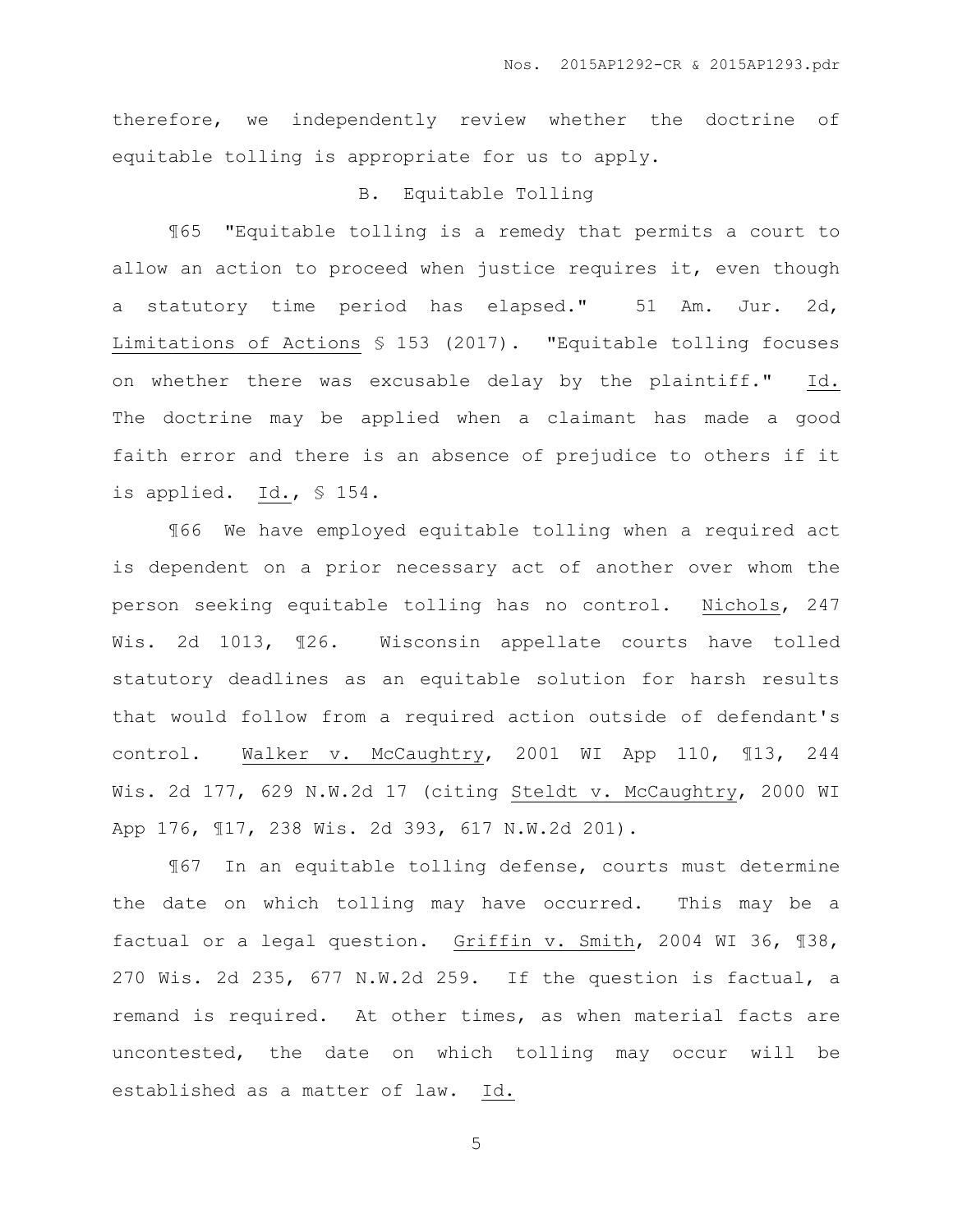¶68 Here, Zimbal requested counsel; however, he had no control over when counsel would be appointed. On October 7, while Zimbal was unrepresented, the circuit court said that Zimbal's substitution request would wait until counsel was appointed. On October 7, 2013, Zimbal also brought his substitution request to the clerk of the court of appeals, and he continued to wait for the appointment of counsel.

¶69 In regard to Zimbal's equitable tolling argument, the State does not assert that it would be prejudiced by granting Zimbal's substitution request. The State merely asserts that the cases Zimbal cites deal with prisoners and should not excuse Zimbal's failure to file a written substitution request.

¶70 I agree with Zimbal. He relied on the circuit court's directive that his substitution request would wait until after counsel was appointed. He made a good faith error in waiting for the appointment of counsel, and the State is not prejudiced by the application of equitable tolling to his request for substitution under Wis. Stat. § 971.20(7). Accordingly, I conclude that the circuit court's October 7, 2013 decision tolled the temporal requirements for substitution under § 971.20(7) until after counsel was appointed.

¶71 Counsel was appointed for Zimbal on November 1, 2013. Because Zimbal's counsel had 20 days after appointment to file a substitution request, his filing was due on or before November 21. He filed for substitution on November 18, 2013. Zimbal's substitution request was timely.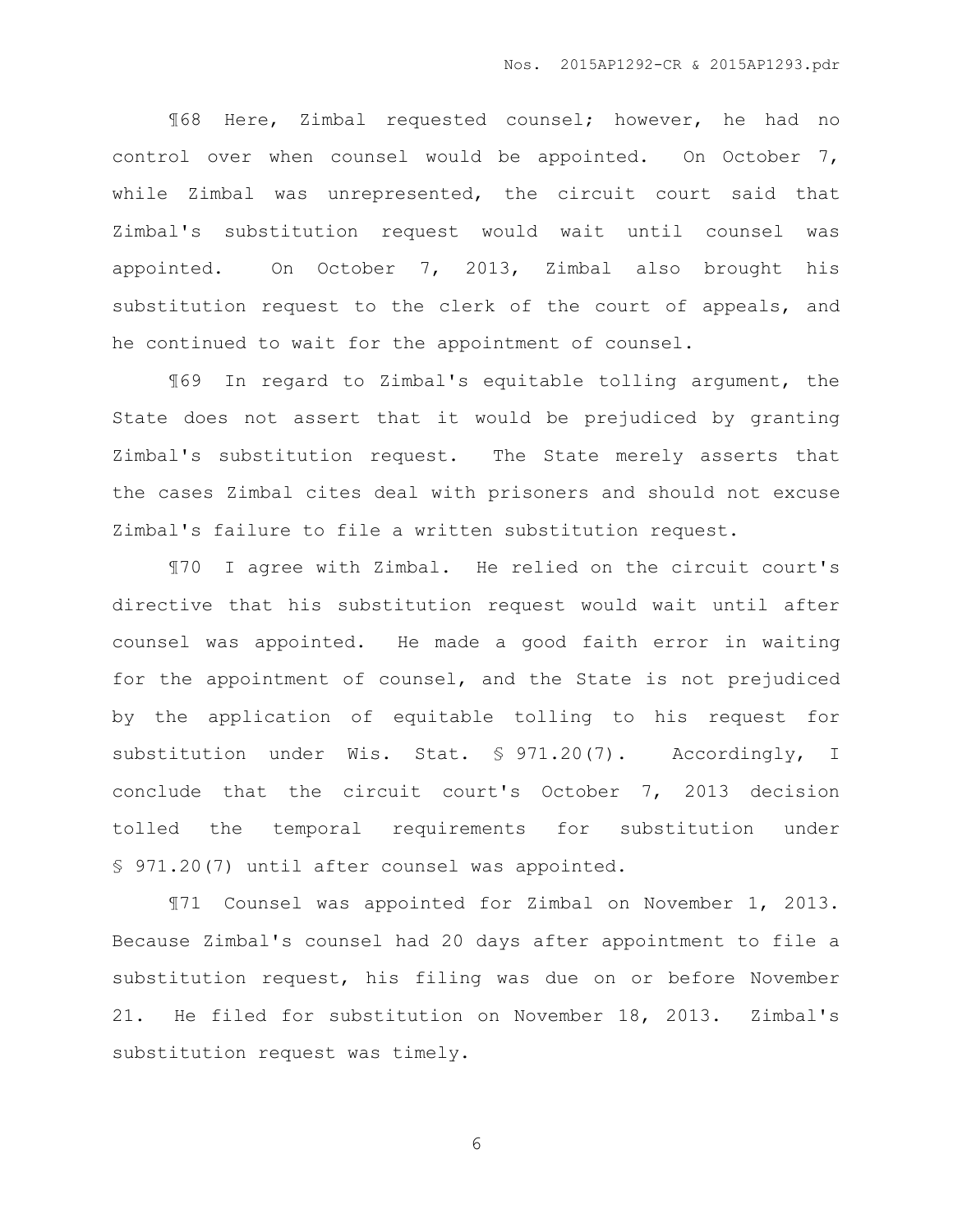#### III. CONCLUSION

¶72 In conclusion, I would apply the well-developed factors of the doctrine of equitable tolling and conclude that the circuit court herein tolled the statutory time limits of Wis. Stat. § 971.20(7) when it acknowledged Zimbal's request for substitution and told Zimbal that substitution would wait until counsel was appointed. I would so conclude because Zimbal made a good faith error in relying on the circuit court's statement that his request for substitution on remand from his successful appeal would be taken up after counsel was appointed; he had no control over when counsel was appointed; and the State is not prejudiced by the application of equitable tolling. Counsel filed Zimbal's substitution request within 20 days of being appointed, which was timely due to the circuit court's tolling the temporal requirements of § 971.20(7) until counsel was appointed. Therefore, the court of appeals erred when it affirmed the circuit court's denial of Zimbal's substitution request. Having so stated, I respectfully concur in the majority opinion.

¶73 I am authorized to state that Justices REBECCA GRASSL BRADLEY and DANIEL KELLY join this concurrence.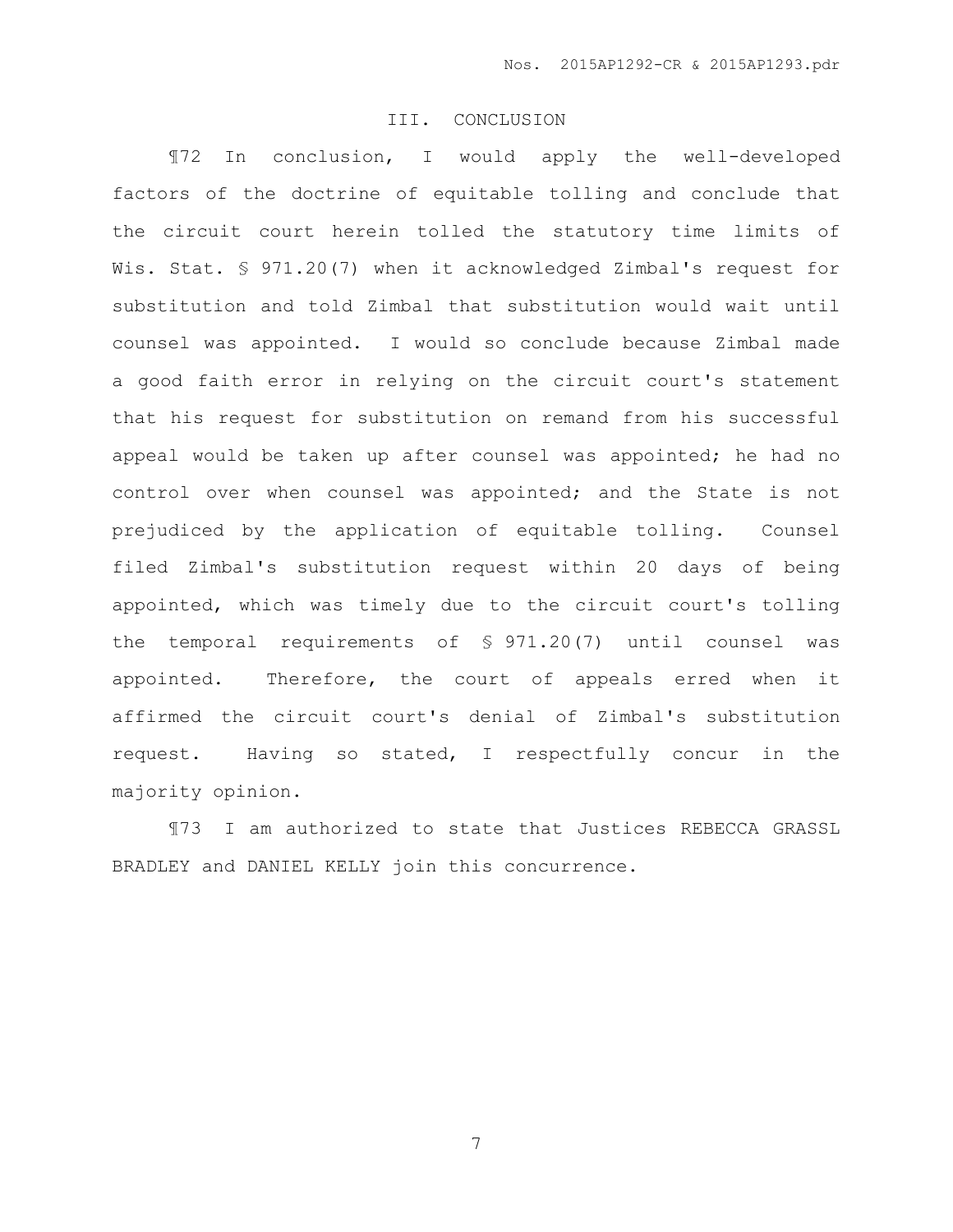¶74 ANNETTE KINGSLAND ZIEGLER, J. *(concurring).* I join the opinion of the court because it is written narrowly and tied to the unique circumstances present in this case. However, I write separately to emphasize that a defendant's right to the substitution of his judge under Wis. Stat. § 971.20 "is a matter of legislative grace, not constitutional mandate." State ex rel. Garibay v. Circuit Court for Kenosha Cty., 2002 WI App 164, ¶9, 256 Wis. 2d 438, 647 N.W.2d 455. Therefore, the legislature could eliminate § 971.20 entirely if it wished to do so. Although one does have a statutory right to substitution, that right is far from a constitutional right.

¶75 While I join the court's opinion, I do not endorse all of the reasoning present in the cases the court cites. Many of these cases refer to a defendant's "ability to exercise his right of substitution intelligently." Clark v. State, 92 Wis. 2d 617, 628, 286 N.W.2d 344 (1979). When words like "intelligently" exercise are used, that cannot be read to mean that somehow a person needs to affirmatively waive the right to substitution, which is just not the case. In fact, missing the statutory deadline in and of itself results in a relinquishment of the right. There need not be anything particularly "intelligent" about missing that deadline. See, e.g., State v. Naydihor, 2004 WI 43, ¶55 n.11, 270 Wis. 2d 585, 678 N.W.2d 220 ("Naydihor . . . attempted to exercise his statutory right to automatic substitution, pursuant to Wis. Stat. § 971.20(5). The motion was denied because it was untimely."); State v. Beaty, 57 Wis. 2d 531, 542, 205 N.W.2d 11 (1973) ("Defendant claims error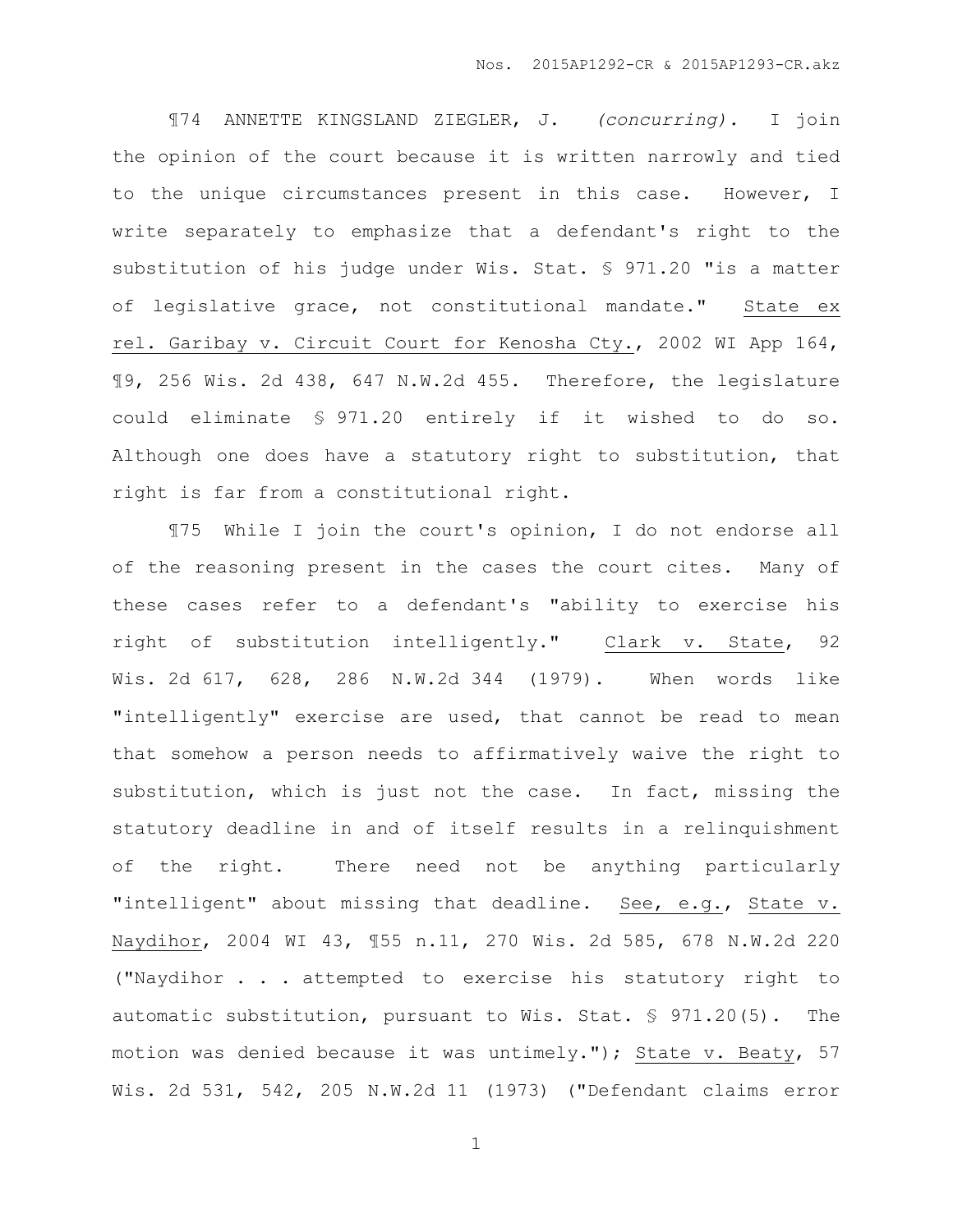on the part of the trial court in refusing to grant a motion for substitution of judges. . . . The motion was not timely, and was properly denied."). I would therefore take this opportunity to modify the case law language that could be read to suggest that somehow waiver must be intelligently done and that seems to bestow upon this statutory right a prominence and protections it does not merit. I am nevertheless able to join the court's opinion because it does not weigh in on the correctness of that language.

¶76 Ultimately, I agree that under the unusual facts presented, Zimbal is entitled to relief. While Zimbal's later request, in and of itself, would otherwise have been properly denied under the plain terms of Wis. Stat. § 971.20(7), the circuit court had previously directly assured the defendant that it would allow the defendant additional time to request substitution and in fact, specifically denied the defendant's ability to timely file under the statute. The defendant was not allowed to timely file pursuant to the statute because the circuit court postponed addressing that request. But then the circuit court, after the statutory deadline had passed, but still timely under the circuit court's order, denied the defendant's request citing the statute and concluding that it was untimely. Clearly, these are unique facts. Indeed, litigants should be hesitant to cite this case as authority in the future in circumstances not identical to what occurred here. Absent these unique facts, an untimely filing would be just that. It need not be intelligently waived.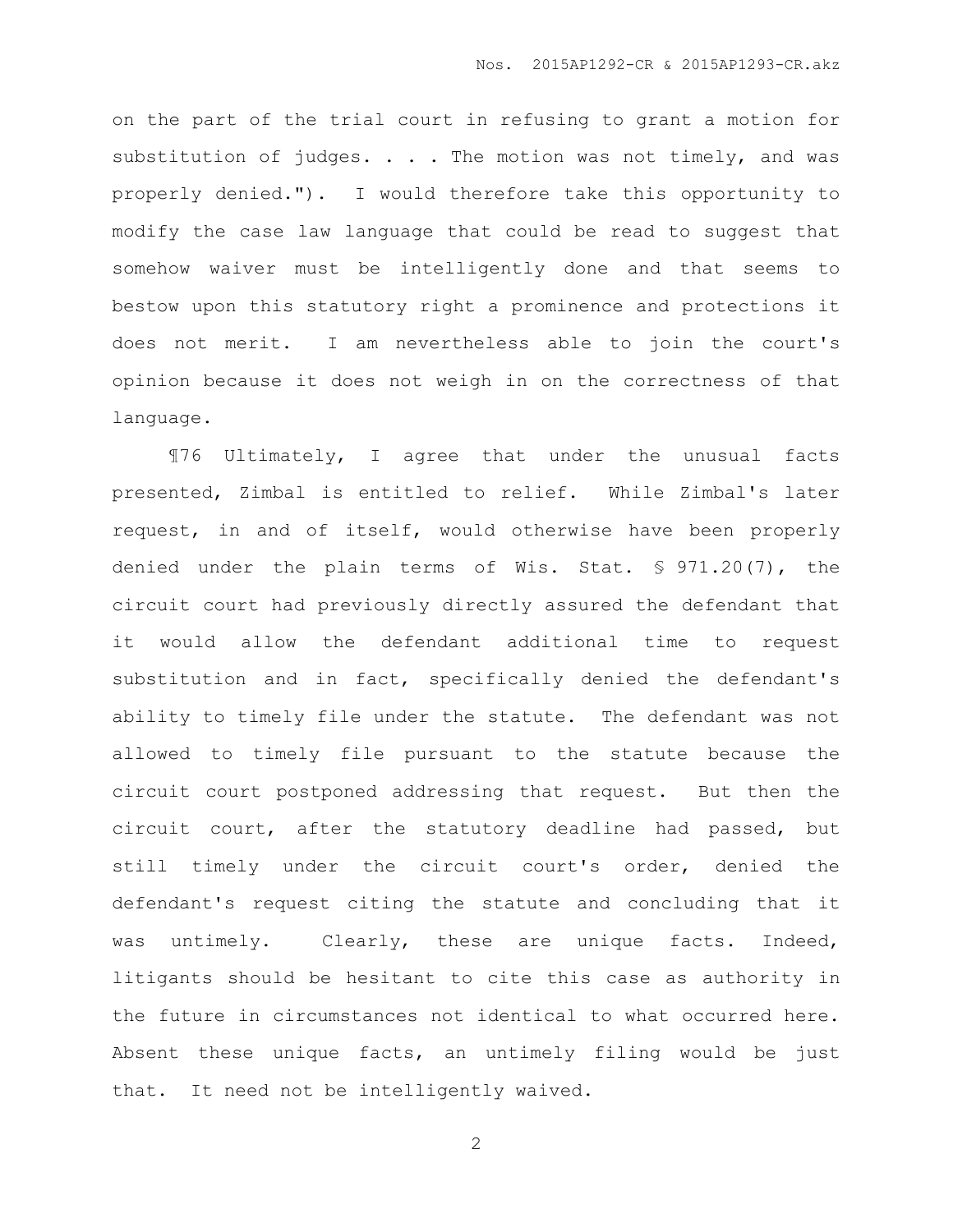¶77 For the foregoing reasons, I respectfully concur.